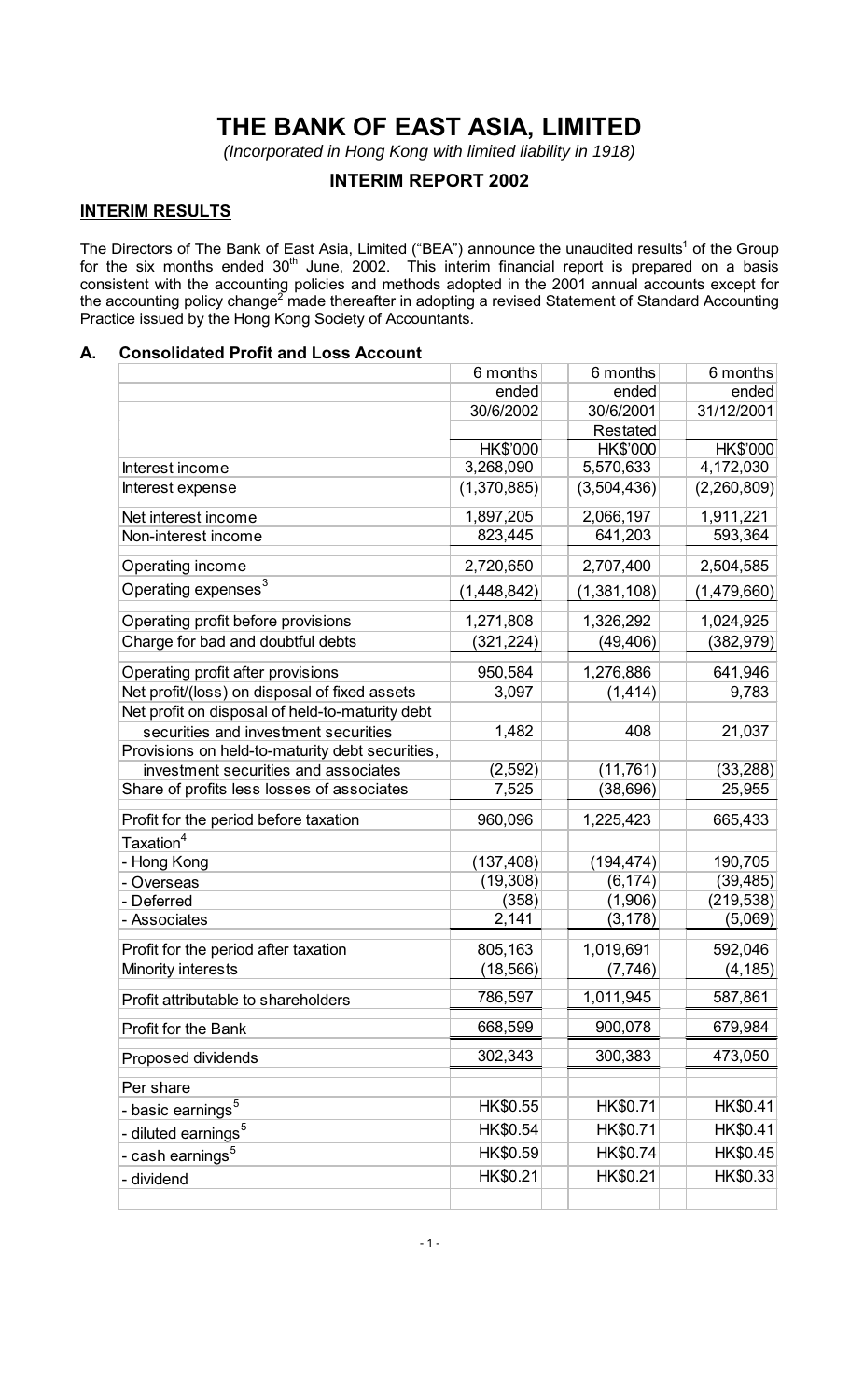# **B.** Consolidated Balance Sheet

|                                                | 30/6/2002       | 30/6/2001       | 31/12/2001  |
|------------------------------------------------|-----------------|-----------------|-------------|
|                                                |                 | Restated        |             |
|                                                | <b>HK\$'000</b> | <b>HK\$'000</b> | HK\$'000    |
| <b>ASSETS</b>                                  |                 |                 |             |
| Cash and short-term funds                      | 36,117,022      | 42,070,577      | 43,760,587  |
| Placements with banks and other financial      |                 |                 |             |
| institutions maturing between one and          |                 |                 |             |
| twelve months                                  | 11,445,285      | 15, 145, 815    | 11,045,510  |
| Trade bills less provisions                    | 555,903         | 596,497         | 578,962     |
| Certificates of deposit held                   | 2,349,716       | 1,999,303       | 2,419,445   |
| Other investments in securities                | 6,367,691       | 3,172,183       | 4,150,218   |
| Advances and other accounts less provisions    | 112,974,967     | 109, 107, 905   | 109,851,558 |
| Held-to-maturity debt securities               | 2,612,129       | 2,712,975       | 2,433,861   |
| <b>Investment securities</b>                   | 265,895         | 215,835         | 201,346     |
| <b>Investments in associates</b>               | 614,773         | 616,005         | 608,584     |
| Goodwill                                       | 2,144,446       | 1,792,688       | 1,885,986   |
| <b>Fixed assets</b>                            | 4,786,954       | 4,705,007       | 4,828,876   |
| <b>Total Assets</b>                            | 180,234,781     | 182, 134, 790   | 181,764,933 |
| <b>LIABILITIES</b>                             |                 |                 |             |
| Deposits and balances of banks                 |                 |                 |             |
| and other financial institutions               | 6,141,593       | 6,008,456       | 5,168,251   |
| Deposits of customers                          | 137,780,248     | 137, 194, 923   | 140,816,751 |
| Certificates of deposit issued                 | 9,061,744       | 9,737,808       | 8,585,600   |
| Convertible bonds issued                       | 316,992         | 1,952,329       | 316,891     |
| Tax and deferred taxation                      | 515,255         | 447,630         | 430,290     |
| Other accounts and provisions                  | 3,412,229       | 4,597,599       | 3,909,434   |
| <b>Total Liabilities</b>                       | 157,228,061     | 159,938,745     | 159,227,217 |
| CAPITAL RESOURCES                              |                 |                 |             |
| Loan capital                                   | 4,274,617       | 4,270,224       | 4,271,123   |
| Minority interests                             | 35,094          | 15,630          | 19,092      |
| Share capital                                  | 3,599,326       | 3,575,990       | 3,583,711   |
| <b>Reserves</b>                                | 15,097,683      | 14,334,201      | 14,663,790  |
| <b>Shareholders' Funds</b>                     | 18,697,009      | 17,910,191      | 18,247,501  |
| <b>Total Capital Resources</b>                 | 23,006,720      | 22,196,045      | 22,537,716  |
| <b>Total Capital Resources and Liabilities</b> | 180,234,781     | 182, 134, 790   | 181,764,933 |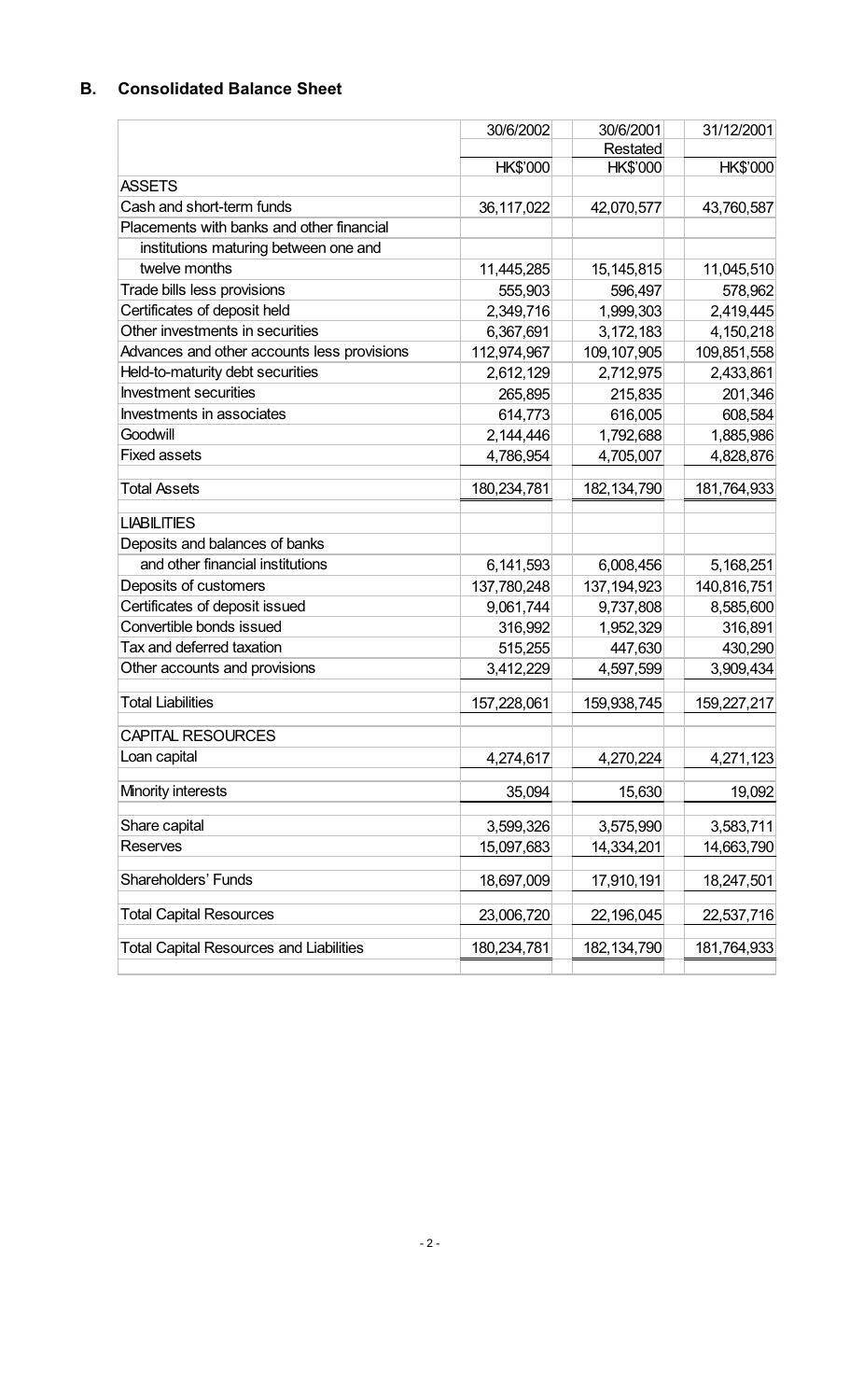# C. Consolidated Statement of Changes in Equity

|                               |                 |                 |                 | Property        | Exchange        |          |                 |                 |
|-------------------------------|-----------------|-----------------|-----------------|-----------------|-----------------|----------|-----------------|-----------------|
|                               | Share           | Share           | General         | revaluation     | revaluation     | Other    | Retained        |                 |
|                               | capital         | premium         | reserve         | reserve         | reserve         | reserves | profits         | Total           |
|                               | <b>HK\$'000</b> | <b>HK\$'000</b> | <b>HK\$'000</b> | <b>HK\$'000</b> | <b>HK\$'000</b> | HK\$'000 | <b>HK\$'000</b> | <b>HK\$'000</b> |
| Balance as at                 |                 |                 |                 |                 |                 |          |                 |                 |
| 1 <sup>st</sup> January, 2002 | 3,583,711       | 375,694         | 11,418,601      | 1,375,832       | (49, 712)       | 91,205   | 1,452,170       | 18,247,501      |
| Net profit                    |                 |                 |                 |                 |                 |          |                 |                 |
| for the period                |                 |                 |                 | ٠               | ٠               |          | 786,597         | 786,597         |
| Issue of share capital        | 15,615          | (3,658)         | 83,119          |                 |                 |          |                 | 95,076          |
| Realised surplus on           |                 |                 |                 |                 |                 |          |                 |                 |
| disposals transferred         |                 | $\blacksquare$  | 8,763           | (8,763)         | ä,              |          |                 |                 |
| <b>Dividends</b>              |                 |                 |                 |                 |                 |          | (473, 198)      | (473, 198)      |
| Exchange and                  |                 |                 |                 |                 |                 |          |                 |                 |
| other adjustments             |                 |                 | 4,723           |                 | 36,206          | (18)     | 122             | 41,033          |
| Balance as at                 |                 |                 |                 |                 |                 |          |                 |                 |
| 30 <sup>th</sup> June, 2002   | 3,599,326       | 372,036         | 11,515,206      | 1,367,069       | (13,506)        | 91,187   | 1,765,691       | 18,697,009      |
|                               |                 |                 |                 |                 |                 |          |                 |                 |
| Balance as at                 |                 |                 |                 |                 |                 |          |                 |                 |
| 1st January, 2001             | 3,536,945       | 338,071         | 10,693,195      | 1,385,463       | (20, 573)       | 92,046   | 1,281,948       | 17,307,095      |
| Net profit                    |                 |                 |                 |                 |                 |          |                 |                 |
| for the period                |                 |                 |                 |                 |                 |          | 1,011,945       | 1,011,945       |
| Issue of share capital        | 39,045          | 37,899          | 184,248         | ٠               | ٠               |          |                 | 261,192         |
| Dividends                     |                 |                 |                 |                 |                 |          | (638, 471)      | (638, 471)      |
| Exchange and                  |                 |                 |                 |                 |                 |          |                 |                 |
| other adjustments             | $\blacksquare$  | $\blacksquare$  | $\overline{a}$  | ٠               | (25, 309)       | (407)    | (5,854)         | (31,570)        |
| Balance as at                 |                 |                 |                 |                 |                 |          |                 |                 |
| 30 <sup>th</sup> June, 2001   | 3,575,990       | 375,970         | 10,877,443      | 1,385,463       | (45, 882)       | 91,639   | 1,649,568       | 17,910,191      |
|                               |                 |                 |                 |                 |                 |          |                 |                 |
|                               |                 |                 |                 |                 |                 |          |                 |                 |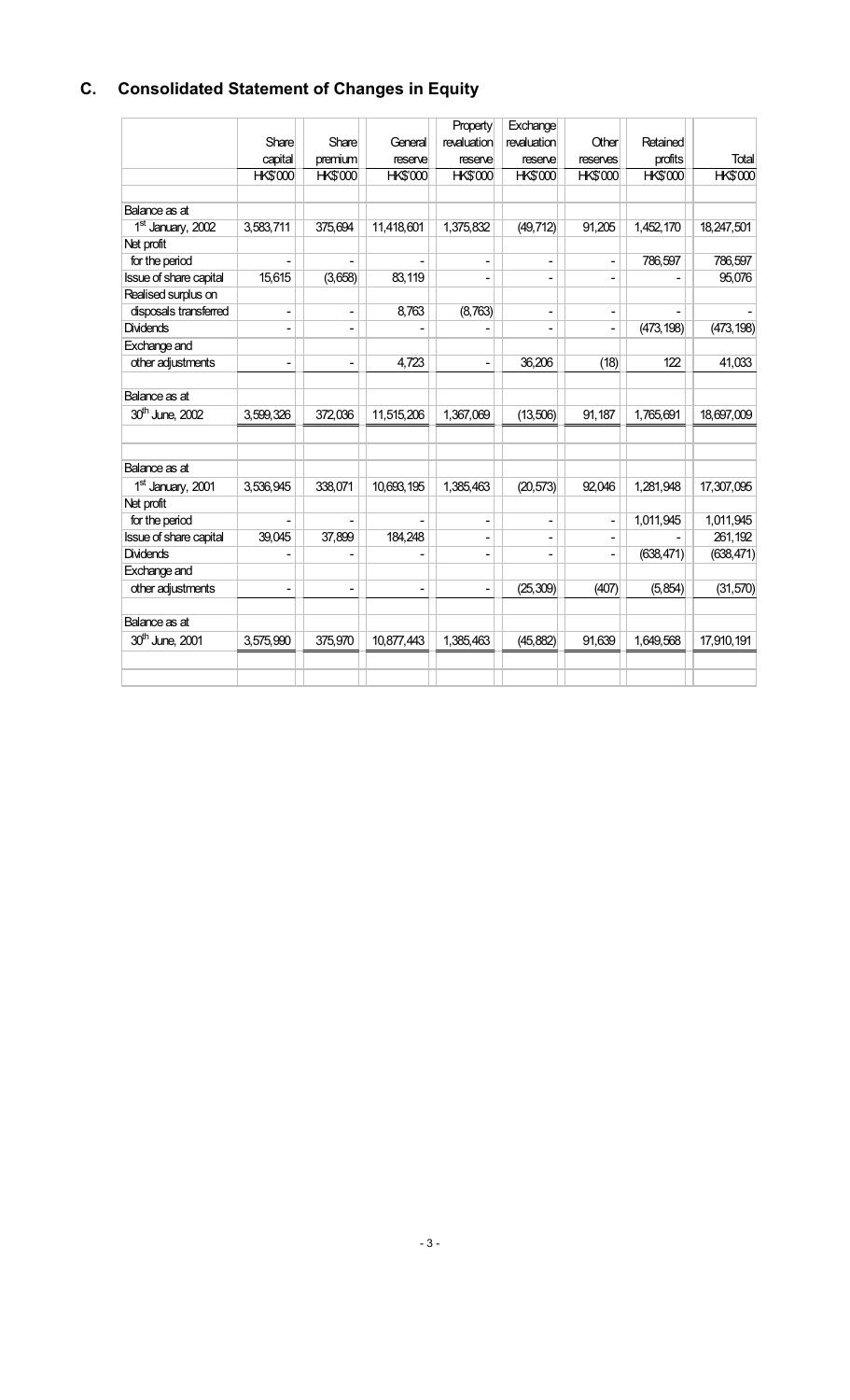# **D.** Consolidated Cash Flow Statement

|                                                             | 6 months        | 6 months        |
|-------------------------------------------------------------|-----------------|-----------------|
|                                                             | ended           | ended           |
|                                                             | 30/6/2002       | 30/6/2001       |
|                                                             |                 | <b>Restated</b> |
|                                                             | <b>HK\$'000</b> | <b>HK\$'000</b> |
|                                                             |                 |                 |
| <b>OPERATING ACTIVITIES</b>                                 |                 |                 |
| Cash generated by operations                                | (2,964,074)     | (4,642,966)     |
| Hong Kong profits tax (paid) / refund                       | (10,480)        | 47,027          |
| Overseas profits tax paid                                   | (13,661)        | (25, 187)       |
| Interest paid on loan capital, certificates of deposit      |                 |                 |
| and bonds issued                                            | (340, 113)      | (277, 351)      |
|                                                             |                 |                 |
| NET CASH USED IN OPERATING ACTIVITIES                       | (3,328,328)     | (4,898,477)     |
| <b>INVESTING ACTIVITIES</b>                                 |                 |                 |
| Dividends received from associates                          | 29,227          | 33,407          |
| Dividends received from equity securities                   | 11,868          | 13,360          |
| Purchase of equity securities                               | (1,918)         | (34,273)        |
| Proceeds from sale of equity securities                     | 1,006           | 18,064          |
| Purchase of fixed assets                                    | (82, 184)       | (73, 186)       |
| Proceeds from disposal of fixed assets                      | 17,611          | 1,268           |
| Purchase of interest in associates                          |                 | (4,002)         |
| Proceeds from disposal of associates                        | 130             | 20,370          |
| Purchase of subsidiary                                      | (319, 823)      | (1,051,214)     |
|                                                             |                 |                 |
| NET CASH USED IN INVESTING ACTIVITIES                       | (344,083)       | (1,076,206)     |
| <b>FINANCING ACTIVITIES</b>                                 |                 |                 |
| Ordinary dividends paid                                     | (390,079)       | (454,223)       |
| <b>Issue of loan capital</b>                                |                 | 4,270,334       |
| Issue of ordinary share capital                             | 11,957          | 76,944          |
| Issue of certificates of deposit                            | 7,961,693       | 5,069,750       |
| Redemption of certificates of deposit and convertible bonds | (7,487,596)     | (3,876,322)     |
| Redemption of loan capital                                  |                 | (2,339,790)     |
|                                                             |                 |                 |
| NET CASH FROM FINANCING ACTIVITIES                          | 95,975          | 2,746,693       |
|                                                             |                 |                 |
| NET DECREASE IN CASH AND CASH EQUIVALENTS                   | (3,576,436)     | (3,227,990)     |
| CASH AND CASH EQUIVALENTS AT 1 <sup>ST</sup> JANUARY        | 42,841,676      | 46,564,625      |
|                                                             |                 |                 |
| CASH AND CASH EQUIVALENTS AT 30 <sup>TH</sup> JUNE          | 39,265,240      | 43,336,635      |
|                                                             |                 |                 |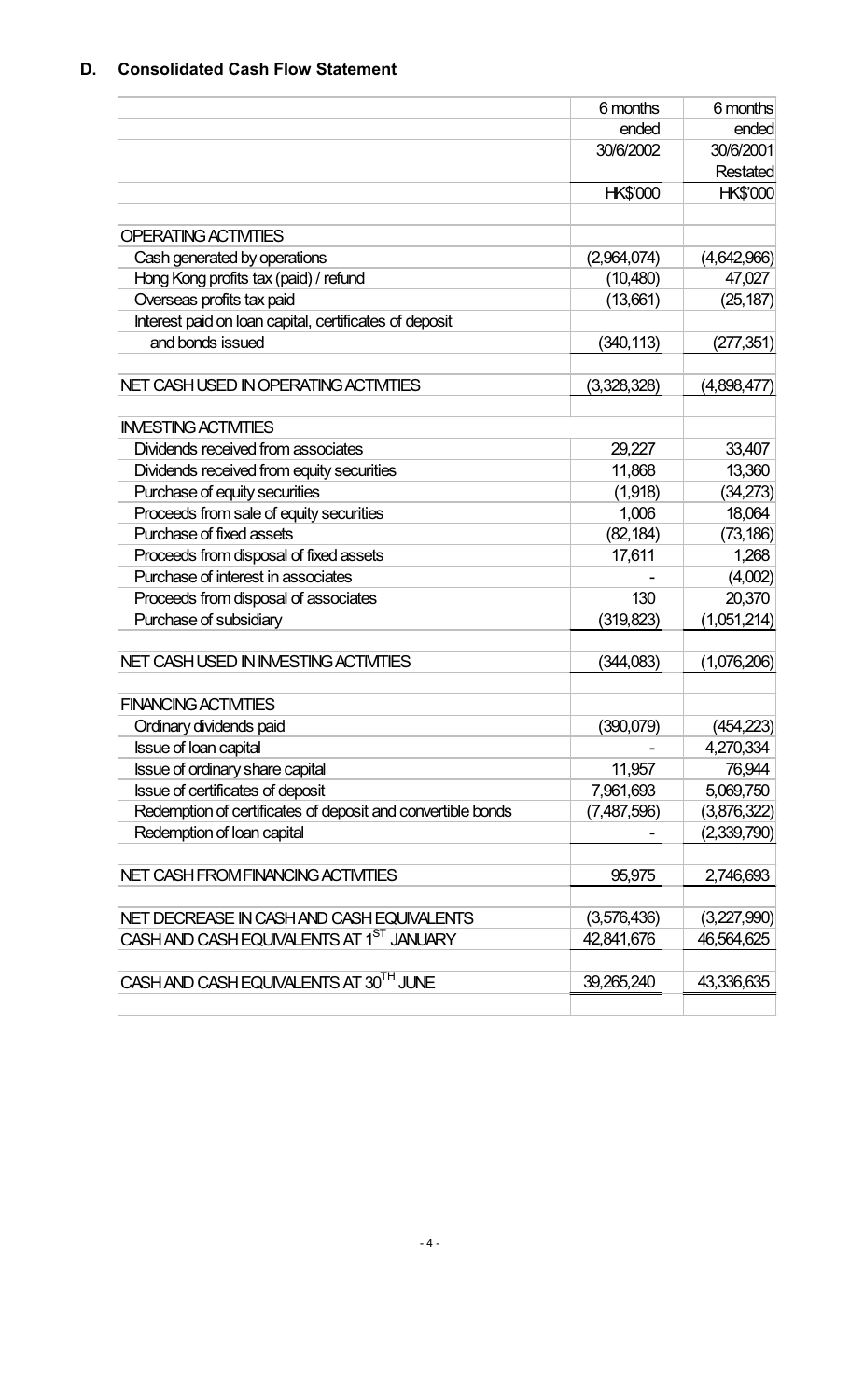### Notes:

- The financial information set out in this interim report does not constitute the Group's statutory  $(1)$ financial statements for the year ended  $31<sup>st</sup>$  December, 2001 but is derived from those accounts, nor for the period ended  $30<sup>th</sup>$  June, 2002. The statutory accounts for the year ended  $31<sup>st</sup>$ December, 2001 are available from the Bank's registered office. The auditors have expressed an unqualified opinion on those accounts in their report dated 5<sup>th</sup> February, 2002.
- $(2)$ In preparing the group accounts in respect of the periods prior to 2002, both balance sheet and profit and loss account of an overseas entity were translated at the closing rate. On adoption of the requirements of the revised Statement of Standard Accounting Practice 11 "Foreign Currency Translation", although the balance sheet of an overseas entity remains translated at the closing rate, the profit and loss account is translated at an average rate for the period. The difference between the profit and loss account translated at an average rate and at the closing rate is recorded as a movement on reserves. As the calculation of prior year adjustments is impractical, the change in policy is applied only to accounting periods beginning on or after 1<sup>st</sup> January, 2002. If the profit and loss of all overseas entities for the first half of 2002 was translated at the closing rate, the net profit for the period would have been increased by HK\$1.72 million.
- Including depreciation on fixed assets for the six months ended 30<sup>th</sup> June, 2002 amounting to HK\$113,059,000 (six months ended 30<sup>th</sup> June, 2001 : HK\$105,251,000), and amortisation of  $(3)$ goodwill for the six months ended 30<sup>th</sup> June, 2002 amounting to HK\$58,822,000 (six months ended 30<sup>th</sup> June, 2001 : HK\$47,288,000).
- $(4)$  $(a)$ The provision for Hong Kong profits tax is calculated at 16% (the same rate as for 2001) of the estimated assessable profits for the six months ended  $30<sup>th</sup>$  June, 2002. Taxation for branches and subsidiaries outside Hong Kong is similarly charged at the appropriate current rates of taxation ruling in the countries in which they operate.
	- $(b)$ There is no significant deferred taxation liability not provided for.
- The calculation of basic earnings per share is based on earnings of HK\$786,597,000 (six  $(5)$  $(a)$ months ended 30<sup>th</sup> June, 2001 restated : HK\$1,011,945,000) and on the weighted average of 1,436,817,178 (six months ended 30<sup>th</sup> June, 2001 : 1,423,941,649) shares outstanding during the six months ended 30<sup>th</sup> June, 2002.
	- $(b)$ The calculation of diluted earnings per share is based on earnings of HK\$789,233,000 (six months ended 30<sup>th</sup> June, 2001 restated : HK\$1,011,945,000) and on 1,450,294,299 (six months ended 30<sup>th</sup> June, 2001 : 1,428,910,148) ordinary shares, being weighted average number of ordinary shares outstanding during the six months ended 30<sup>th</sup> June, 2002, adjusted for the effects of all dilutive potential shares.
	- $(c)$ The calculation of cash earnings per share is based on basic earnings per share adjusted for goodwill amortised. This supplementary information is considered a useful additional indication of performance.
- 6. Comparative figures for 2001 are restated to conform with the current year's presentation. The restatements for the consolidated profit and loss account, consolidated balance sheet, capital adequacy ratio and capital base are due to the accounting policy changes made in 2001 following the adoption of the equity method to account for the results of associates. The restatements for consolidated cash flow statement are due to the revision of the Statement of Standard Accounting Practice 15 "Cash Flow Statements".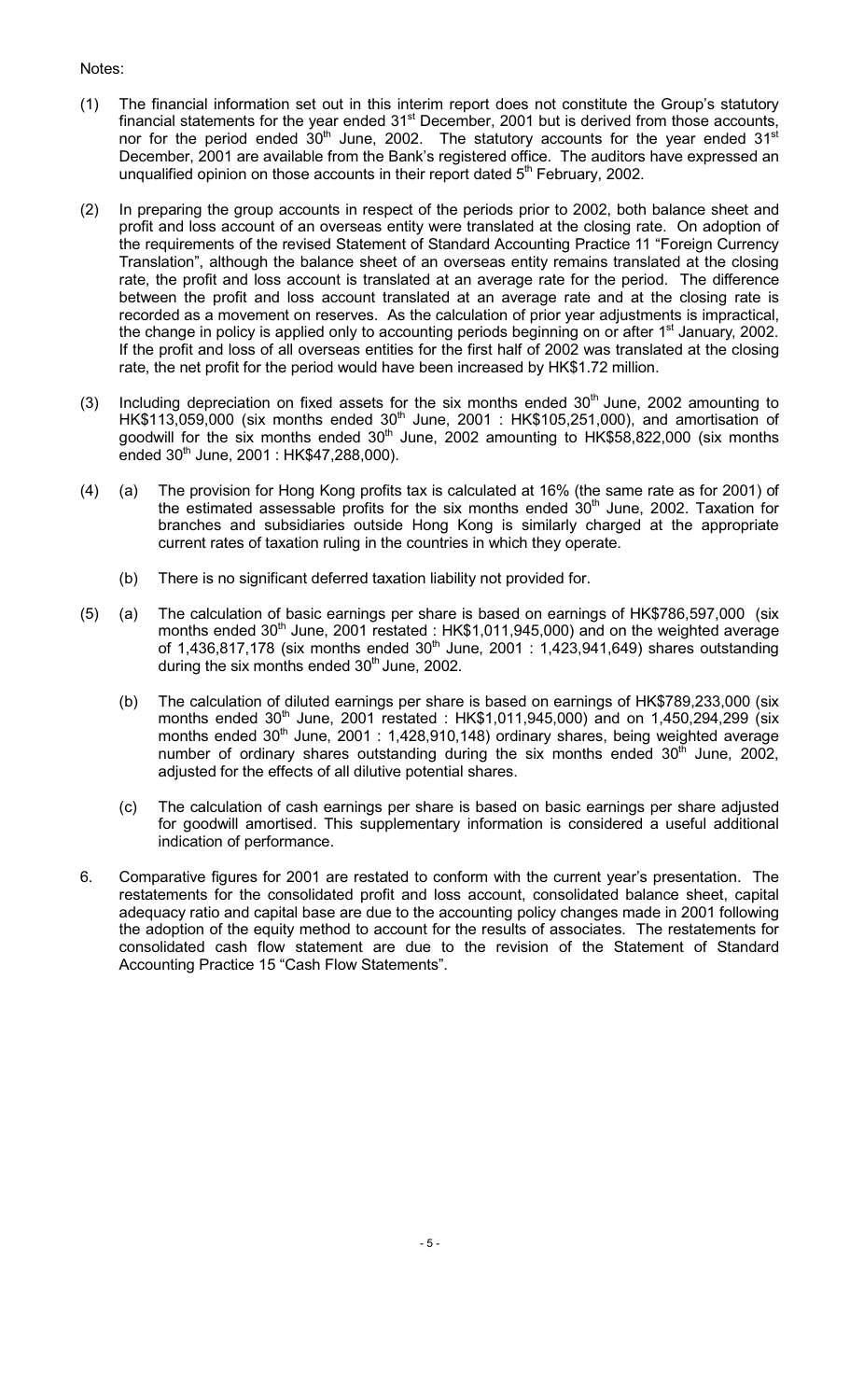#### E. **Advances and Other Assets**

#### $1.$ Advances and Other Accounts less Provisions

|                                                    | 30/6/2002   | 30/6/2001     | 31/12/2001    |
|----------------------------------------------------|-------------|---------------|---------------|
|                                                    | HK\$'000    | HK\$'000      | HK\$'000      |
|                                                    |             |               |               |
| Advances to customers                              | 111,300,894 | 107,604,677   | 108, 174, 562 |
| Advances to banks and other financial institutions | 870,498     | 448,728       | 560,649       |
| Accrued interest and other accounts                | 2,759,971   | 2,918,460     | 3,037,584     |
|                                                    |             |               |               |
|                                                    | 114,931,363 | 110,971,865   | 111,772,795   |
| Less: Provisions for bad and doubtful debts        |             |               |               |
| - Specific                                         | 541.730     | 555,304       | 601,150       |
| - General                                          | 1,414,666   | 1,308,656     | 1,320,087     |
|                                                    |             |               |               |
| Total                                              | 112,974,967 | 109, 107, 905 | 109,851,558   |

 $2.$ Advances to Customers - by Industry Sectors

The information concerning advances to customers by industry sectors has been classified according to the usage of the loan and is stated gross of any provisions.

|  |                                             |                                                | 30/6/2002       | 30/6/2001       | 31/12/2001      |
|--|---------------------------------------------|------------------------------------------------|-----------------|-----------------|-----------------|
|  |                                             |                                                | <b>HK\$'000</b> | <b>HK\$'000</b> | <b>HK\$'000</b> |
|  |                                             |                                                |                 |                 |                 |
|  | Loans for use in Hong Kong                  |                                                |                 |                 |                 |
|  | Industrial, commercial and financial        |                                                |                 |                 |                 |
|  | Property development                        |                                                | 4,811,884       | 6,094,126       | 5,158,882       |
|  | Property investment                         |                                                | 11,694,120      | 11,363,675      | 11,477,370      |
|  | Financial concerns                          |                                                | 2,251,498       | 2,088,560       | 1,819,351       |
|  | <b>Stockbrokers</b>                         |                                                | 96,659          | 51,704          | 82,405          |
|  | Wholesale and retail trade                  |                                                | 2,115,181       | 2,913,673       | 2,701,901       |
|  | Manufacturing                               |                                                | 1,393,245       | 1,518,134       | 1,568,309       |
|  | Transport and transport equipment           |                                                | 4,509,199       | 3,512,129       | 4,322,030       |
|  | <b>Others</b>                               |                                                | 7,825,680       | 8,759,987       | 7,350,675       |
|  |                                             |                                                |                 |                 |                 |
|  | Sub-total                                   |                                                | 34,697,466      | 36,301,988      | 34,480,923      |
|  |                                             |                                                |                 |                 |                 |
|  | <b>Individuals</b>                          |                                                |                 |                 |                 |
|  | Loans for the purchase of flats in the Home |                                                |                 |                 |                 |
|  |                                             | Ownership Scheme, Private Sector Participation |                 |                 |                 |
|  | Scheme and Tenants Purchase Scheme          |                                                | 2,386,447       | 2,708,702       | 2,596,815       |
|  | Loans for the purchase of                   |                                                |                 |                 |                 |
|  | other residential properties                |                                                | 43,263,844      | 41,439,218      | 42, 169, 173    |
|  | Credit card advances                        |                                                | 1,945,047       | 1,711,044       | 1,955,494       |
|  | <b>Others</b>                               |                                                | 3,686,556       | 3,860,563       | 3,760,291       |
|  |                                             |                                                |                 |                 |                 |
|  | Sub-total                                   |                                                | 51,281,894      | 49,719,527      | 50,481,773      |
|  |                                             |                                                |                 |                 |                 |
|  | Total loans for use in Hong Kong            |                                                | 85,979,360      | 86,021,515      | 84,962,696      |
|  | <b>Trade finance</b>                        |                                                | 3,145,345       | 3,350,424       | 3,067,857       |
|  | Loans for use outside Hong Kong             |                                                | 22, 176, 189    | 18,232,738      | 20,144,009      |
|  |                                             |                                                |                 |                 |                 |
|  | Total advances to customers                 |                                                | 111,300,894     | 107,604,677     | 108, 174, 562   |
|  |                                             |                                                |                 |                 |                 |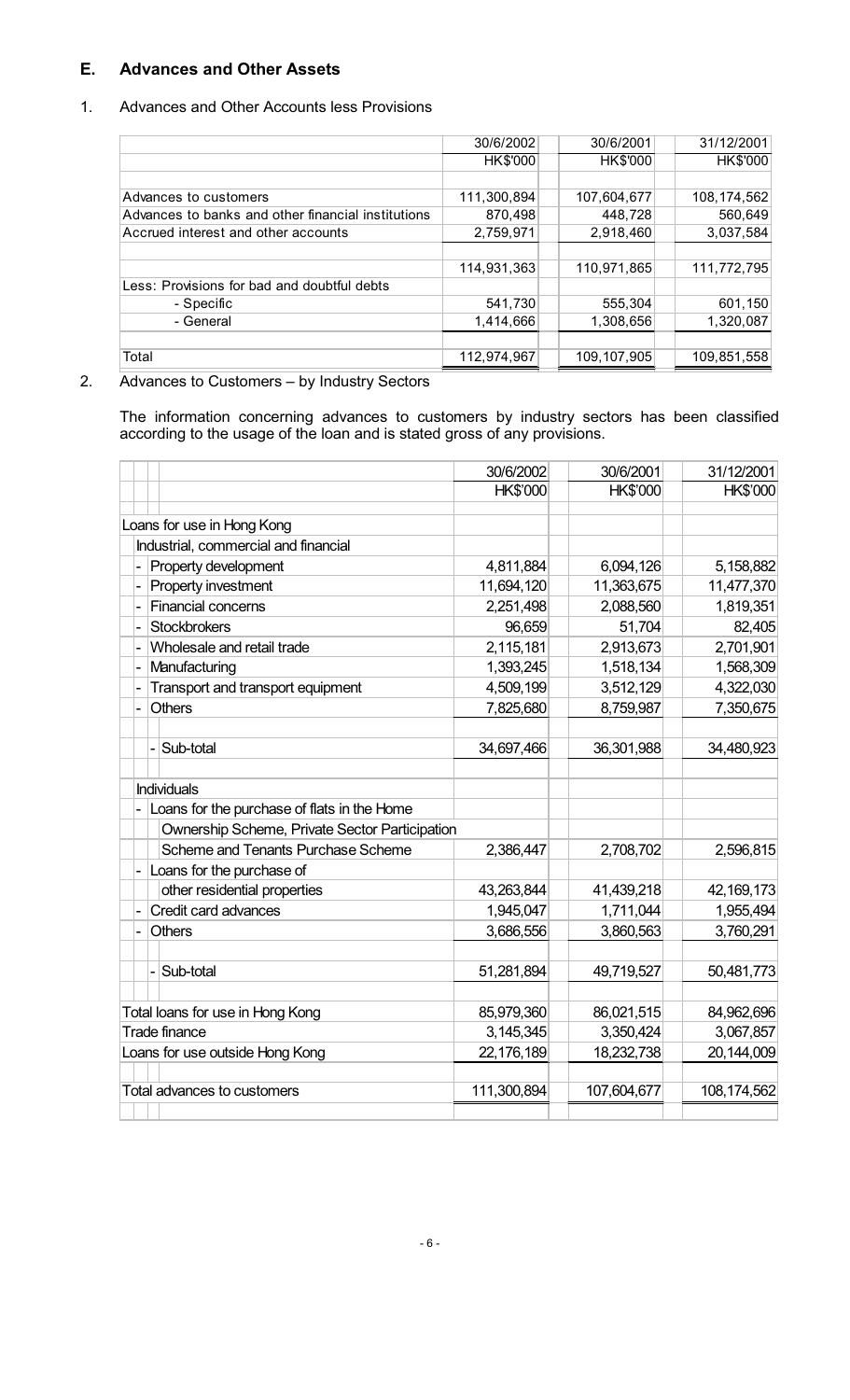#### $3.$ Advances to Customers - by Geographical Areas

The information concerning the breakdown of the gross amount of advances to customers by countries or geographical areas is derived according to the location of the counterparties after taking into account any transfer of risk. In general, such transfer of risk takes place if the claims are guaranteed by a party in a country which is different from that of the counterparty or if the claims are on an overseas branch of a bank whose head office is located in another country.

|                              |                       | 30/6/2002      |                  |  |  |
|------------------------------|-----------------------|----------------|------------------|--|--|
|                              |                       |                | Advances         |  |  |
|                              | <b>Total advances</b> | Non-performing | overdue for over |  |  |
|                              | to customers          | loans          | three months     |  |  |
|                              | HK\$'000              | HK\$'000       | HK\$'000         |  |  |
|                              |                       |                |                  |  |  |
| Hong Kong                    | 93,029,972            | 2,340,156      | 2,485,244        |  |  |
| People's Republic of China   | 3,638,106             | 531,707        | 644,173          |  |  |
| <b>Other Asian Countries</b> | 4,366,586             | 128,218        | 121,248          |  |  |
| Others                       | 10,266,230            | 206,982        | 1,869            |  |  |
|                              |                       |                |                  |  |  |
| Total                        | 111,300,894           | 3,207,063      | 3,252,534        |  |  |
|                              |                       |                |                  |  |  |
|                              |                       | 30/6/2001      |                  |  |  |
|                              |                       |                | Advances         |  |  |
|                              | Total advances        | Non-performing | overdue for over |  |  |
|                              | to customers          | loans          | three months     |  |  |
|                              | HK\$'000              | HK\$'000       | HK\$'000         |  |  |
|                              |                       |                |                  |  |  |
| Hong Kong                    | 92,957,886            | 2,669,782      | 2,445,021        |  |  |
| People's Republic of China   | 3,359,005             | 693,800        | 790,738          |  |  |
| <b>Other Asian Countries</b> | 3,078,156             | 211,062        | 186,731          |  |  |
| Others                       | 8,209,630             | 176,463        | 140,936          |  |  |
|                              |                       |                |                  |  |  |
| Total                        | 107,604,677           | 3,751,107      | 3,563,426        |  |  |
|                              |                       |                |                  |  |  |
|                              |                       | 31/12/2001     |                  |  |  |
|                              |                       |                | Advances         |  |  |
|                              | <b>Total advances</b> | Non-performing | overdue for over |  |  |
|                              | to customers          | loans          | three months     |  |  |
|                              | HK\$'000              | HK\$'000       | HK\$'000         |  |  |
|                              |                       |                |                  |  |  |
| Hong Kong                    | 92,212,501            | 2,326,930      | 2,375,517        |  |  |
| People's Republic of China   | 3,491,205             | 591,638        | 692,299          |  |  |
| <b>Other Asian Countries</b> | 3,894,150             | 184,111        | 133,191          |  |  |
| Others                       | 8,576,706             | 217,353        | 14,601           |  |  |
|                              |                       |                |                  |  |  |
| Total                        | 108,174,562           | 3,320,032      | 3,215,608        |  |  |
|                              |                       |                |                  |  |  |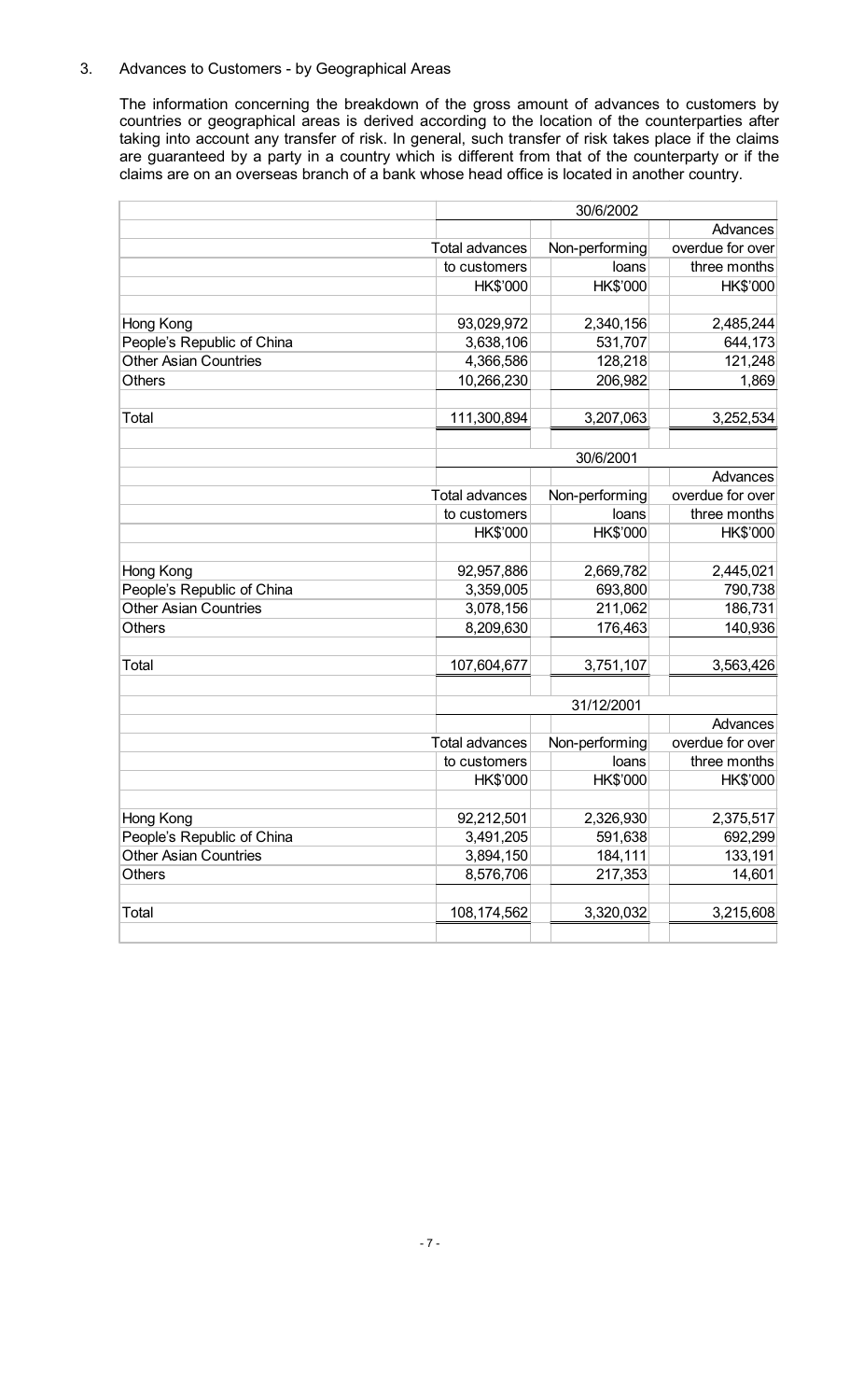#### 4. **Cross-border Claims**

The information of cross-border claims discloses exposures to foreign counterparties on which the ultimate risk lies, and is derived according to the location of the counterparties after taking<br>into account any transfer of risk. In general, such transfer of risk takes place if the claims are guaranteed by a party in a country which is different from that of the counterparty or if the claims are on an overseas branch of a bank whose head office is located in another country. Only regions constituting 10% or more of the aggregate cross-border claims are disclosed.

|                            | 30/6/2002        |            |           |                 |  |
|----------------------------|------------------|------------|-----------|-----------------|--|
|                            | <b>Banks and</b> | Public     |           |                 |  |
|                            | other financial  | sector     |           |                 |  |
|                            | institutions     | entities   | Others    | Total           |  |
|                            | HK\$'000         | HK\$'000   | HK\$'000  | <b>HK\$'000</b> |  |
| Asian countries, excluding |                  |            |           |                 |  |
| People's Republic of China |                  | 1,004,322  |           |                 |  |
|                            | 13,485,849       |            | 5,050,055 | 19,540,226      |  |
| North America              | 4,811,261        | 82,129     | 3,876,815 | 8,770,205       |  |
| <b>Western Europe</b>      | 23,755,103       | 10,176     | 598,242   | 24,363,521      |  |
|                            |                  | 30/6/2001  |           |                 |  |
|                            | <b>Banks and</b> | Public     |           |                 |  |
|                            | other financial  | sector     |           |                 |  |
|                            | institutions     | entities   | Others    | Total           |  |
|                            | HK\$'000         | HK\$'000   | HK\$'000  | <b>HK\$'000</b> |  |
| Asian countries, excluding |                  |            |           |                 |  |
| People's Republic of China | 18,337,765       | 734,598    | 3,740,290 | 22,812,653      |  |
| North America              | 5,181,170        | 176,174    | 3,568,576 | 8,925,920       |  |
| <b>Western Europe</b>      | 28,976,507       | 10,235     | 161,321   | 29,148,063      |  |
|                            |                  |            |           |                 |  |
|                            |                  | 31/12/2001 |           |                 |  |
|                            | Banks and        | Public     |           |                 |  |
|                            | other financial  | sector     |           |                 |  |
|                            | institutions     | entities   | Others    | Total           |  |
|                            | HK\$'000         | HK\$'000   | HK\$'000  | <b>HK\$'000</b> |  |
| Asian countries, excluding |                  |            |           |                 |  |
| People's Republic of China | 16,294,762       | 742,314    | 4,707,965 | 21,745,041      |  |
| North America              | 5,172,573        | 127,487    | 3,078,734 | 8,378,794       |  |
| <b>Western Europe</b>      | 27,980,835       | 10,206     | 285,992   | 28,277,033      |  |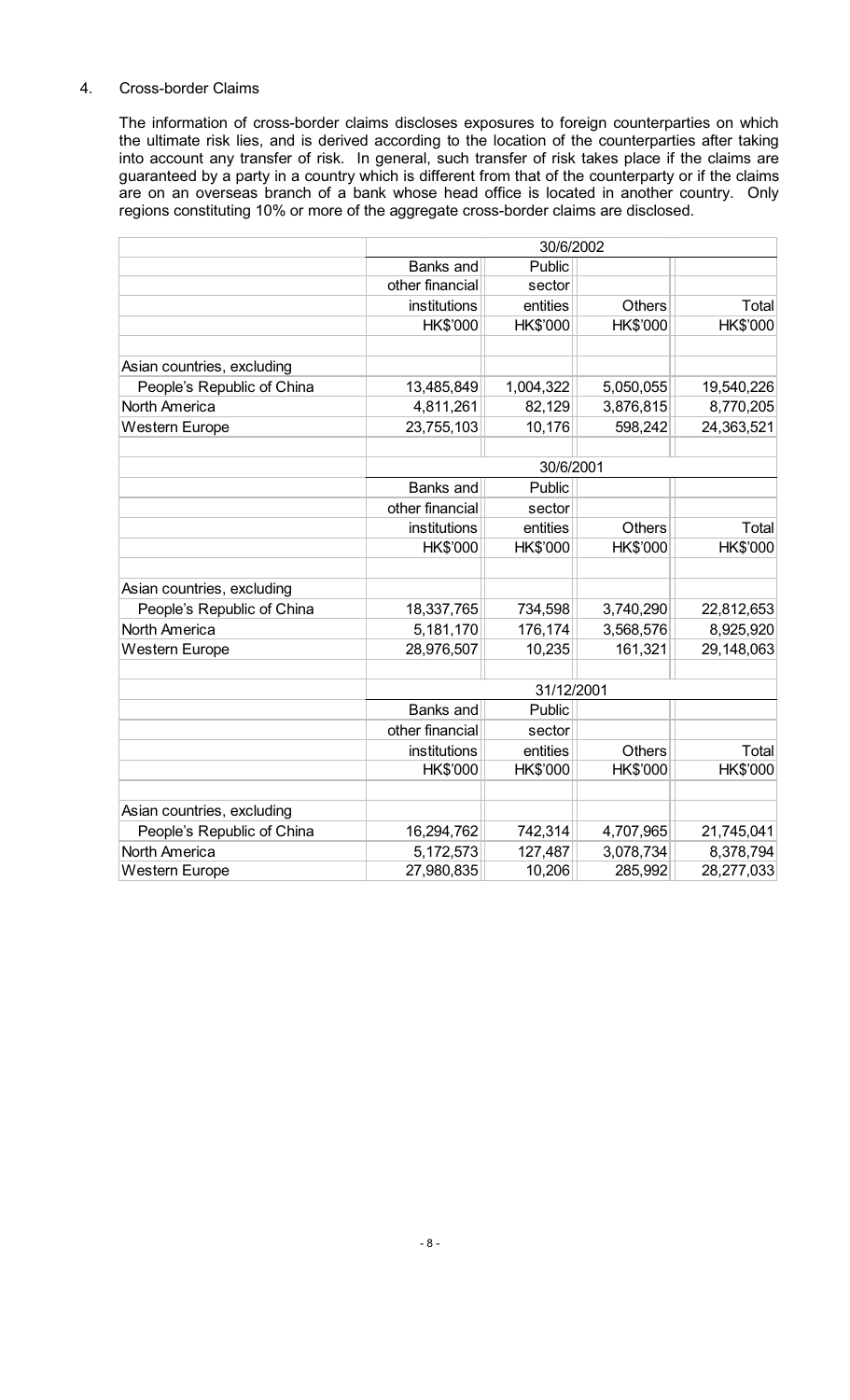#### 5. Overdue and Rescheduled Assets

#### Overdue and Rescheduled Advances  $(a)$

|                                             | 30/6/2001<br>30/6/2002 |  | 31/12/2001  |           |             |           |             |
|---------------------------------------------|------------------------|--|-------------|-----------|-------------|-----------|-------------|
|                                             |                        |  | % of total  |           | % of total  |           | % of total  |
|                                             |                        |  | advances to |           | advances to |           | advances to |
|                                             | HK\$'000               |  | customers   | HK\$'000  | customers   | HK\$'000  | customers   |
| Advances to customers overdue for           |                        |  |             |           |             |           |             |
| 6 months or less but over 3 months          | 662,286                |  | 0.60        | 503,123   | 0.47        | 590,368   | 0.54        |
| 1 year or less but over 6 months            | 690,284                |  | 0.62        | 675,693   | 0.63        | 558,080   | 0.52        |
| Over 1 year                                 | 1,899,964              |  | 1.71        | 2,384,610 | 2.21        | 2,067,160 | 1.91        |
|                                             | 3,252,534              |  | 2.93        | 3,563,426 | 3.31        | 3,215,608 | 2.97        |
| Rescheduled advances to customers           | 181,766                |  | 0.16        | 412,296   | 0.38        | 223,648   | 0.21        |
| Total overdue and rescheduled advances      | 3,434,300              |  | 3.09        | 3,975,722 | 3.69        | 3,439,256 | 3.18        |
| Secured overdue advances                    | 2,710,028              |  | 2.44        | 2,860,617 | 2.66        | 2,543,835 | 2.35        |
| Unsecured overdue advances                  | 542,506                |  | 0.49        | 702,809   | 0.65        | 671,773   | 0.62        |
| Market value of securities held against the |                        |  |             |           |             |           |             |
| secured overdue advances                    | 4,080,946              |  |             | 4,480,656 |             | 3,309,518 |             |

There were no advances to banks and other financial institutions which were overdue for over 3 months as at 30<sup>th</sup> June, 2002, 30<sup>th</sup> June, 2001 and 31<sup>st</sup> December, 2001, nor were there any rescheduled advances to banks and other financial institutions on these three days.

### (b) Non-performing Loans

Non-performing loans are advances on which interest is being placed in suspense or on which interest accrual has ceased.

|                             | 30/6/2002   |  | 30/6/2001                                |             |  | 31/12/2001         |           |              |
|-----------------------------|-------------|--|------------------------------------------|-------------|--|--------------------|-----------|--------------|
|                             |             |  | $%$ of total                             |             |  | $%$ of total       |           | $%$ of total |
|                             | advances to |  |                                          | advances to |  | advances to        |           |              |
|                             |             |  | HK\$'000 customers<br>HK\$'000 customers |             |  | HK\$'000 customers |           |              |
|                             |             |  |                                          |             |  |                    |           |              |
| Gross advances to customers | 3,207,063   |  | 2.88                                     | 3,751,107   |  | 3.49               | 3,320,032 | 3.07         |
| Specific provisions         | 416,901     |  |                                          | 460,250     |  |                    | 490,414   |              |
| Suspended interest          | 598,978     |  |                                          | 549,729     |  |                    | 566,646   |              |

There were no advances to banks and other financial institutions on which interest is being placed in suspense or on which interest accrual has ceased as at 30<sup>th</sup> June, 2002, 30<sup>th</sup> June, 2001 and 31<sup>st</sup> December, 2001 nor were there any specific provisions made for them on these three days.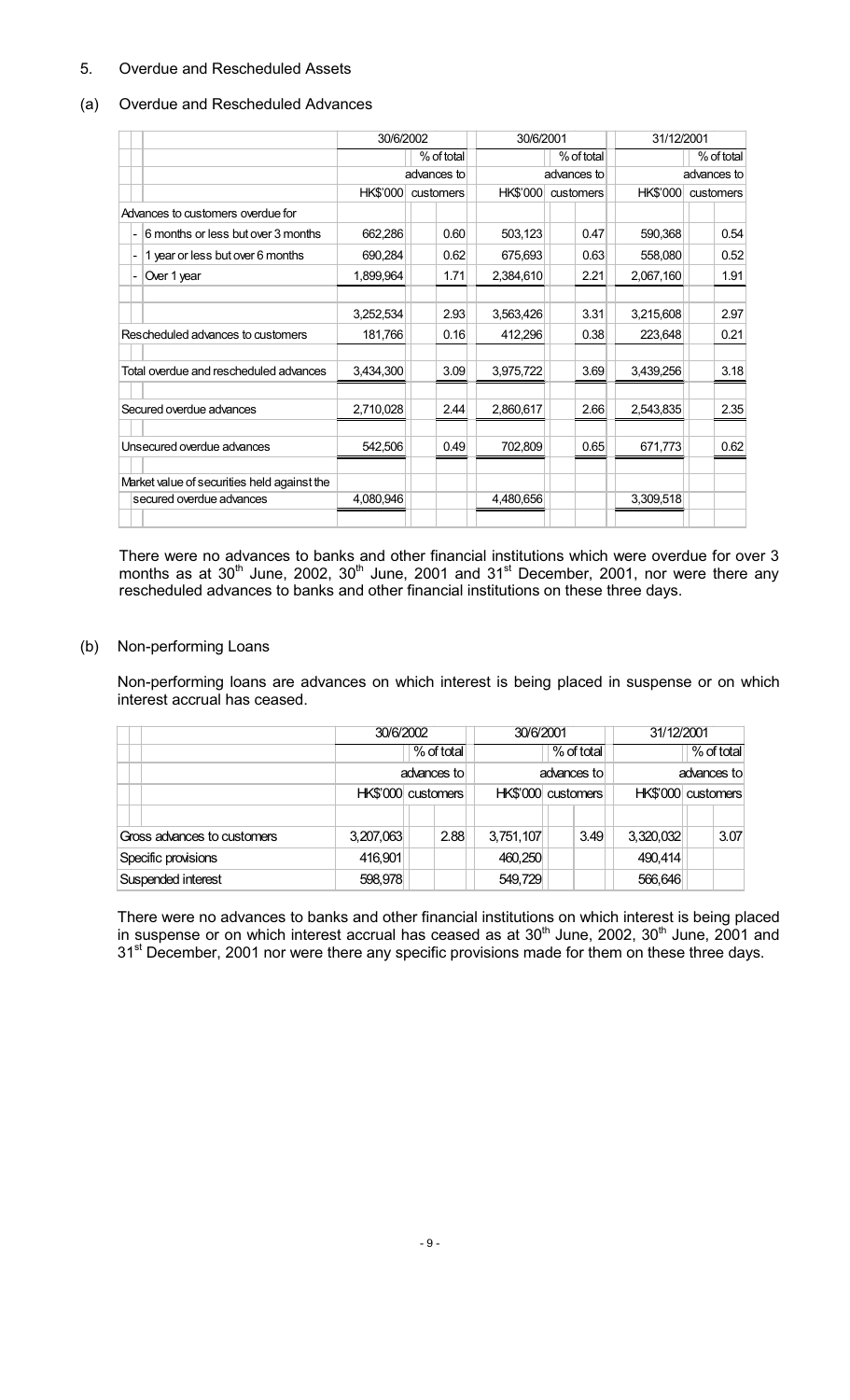#### $(c)$ Reconciliation

|       |                                                               | 30/6/2002       | 30/6/2001  | 31/12/2001      |
|-------|---------------------------------------------------------------|-----------------|------------|-----------------|
|       |                                                               | <b>HK\$'000</b> | HK\$'000   | <b>HK\$'000</b> |
|       |                                                               |                 |            |                 |
|       | Overdue advances (Note 1)                                     | 3,252,534       | 3,563,426  | 3,215,608       |
|       | Rescheduled advances (Note 2)                                 | 181,766         | 412,296    | 223,648         |
|       |                                                               |                 |            |                 |
|       | Total overdue and rescheduled advances                        | 3,434,300       | 3,975,722  | 3,439,256       |
|       |                                                               |                 |            |                 |
| Less: | Overdue advances on which interest is still being accrued     | (387,336)       | (384, 105) | (315,046)       |
| Less: | Rescheduled advances on which interest is still being accrued | (83,074)        | (164, 120) | (116, 270)      |
| Add:  | Non-performing loans which are not overdue or rescheduled     | 243,173         | 323,610    | 312,092         |
|       |                                                               |                 |            |                 |
|       | Total non-performing loans                                    | 3,207,063       | 3,751,107  | 3,320,032       |
|       |                                                               |                 |            |                 |

Notes:

- (1) Advances which are overdue for more than three months.
- (2) Rescheduled advances which have been overdue for more than three months under the revised repayment terms are included under overdue advances and not rescheduled advances.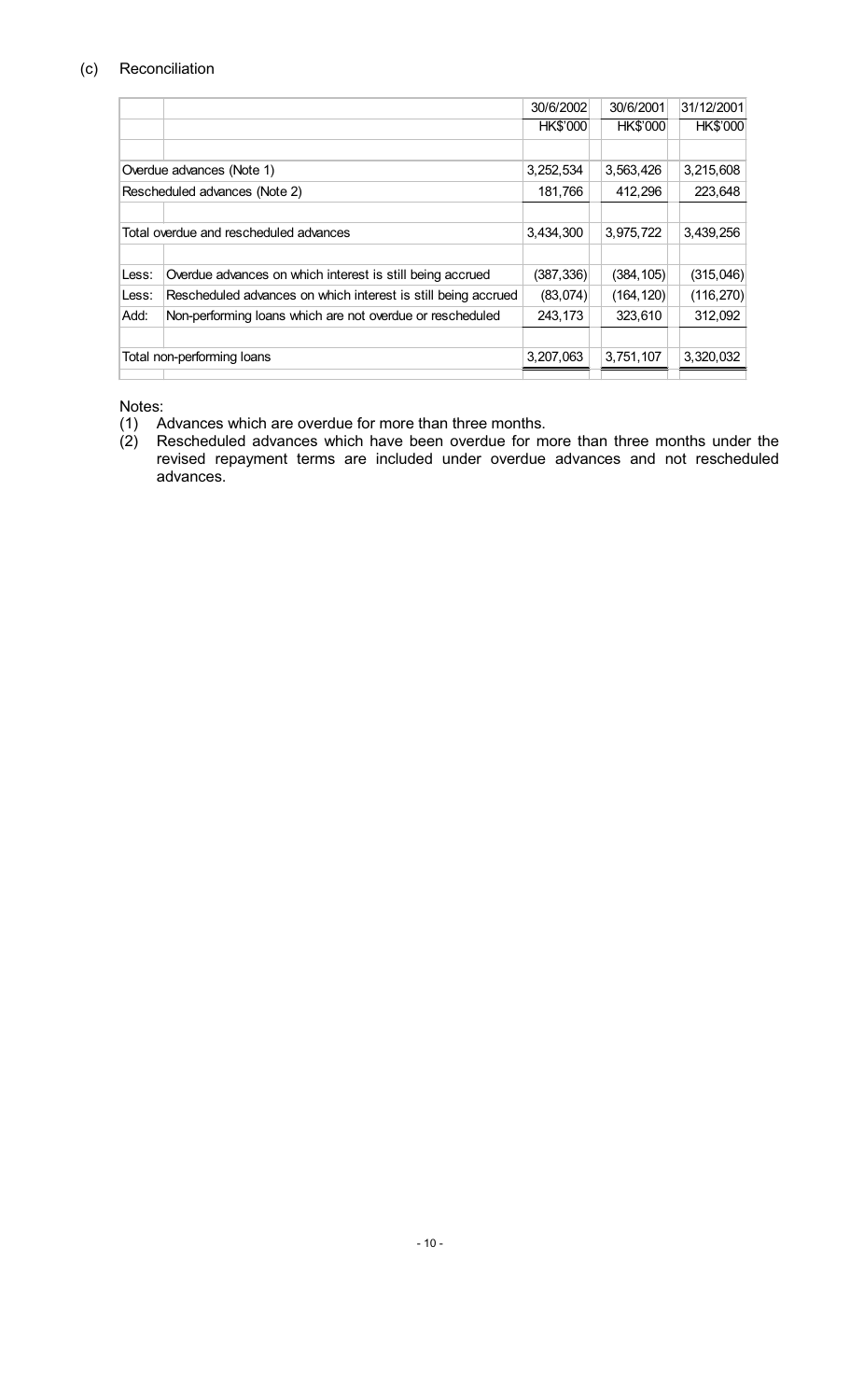|                                    |                 | 30/6/2002       |          |
|------------------------------------|-----------------|-----------------|----------|
|                                    | Debt            | Accrued         | Other    |
|                                    | securities      | interest        | assets*  |
|                                    | <b>HK\$'000</b> | <b>HK\$'000</b> | HK\$'000 |
| Other assets overdue for           |                 |                 |          |
| 6 months or less but over 3 months |                 | 8,523           | 5,068    |
| 1 year or less but over 6 months   |                 | 2,362           | 1,772    |
| Over 1 year                        |                 | 1,978           | 6,449    |
|                                    |                 | 12,863          | 13,289   |
| <b>Rescheduled assets</b>          |                 |                 |          |
|                                    |                 | 12,863          | 13,289   |
|                                    |                 | 30/6/2001       |          |
|                                    | <b>Debt</b>     | Accrued         | Other    |
|                                    | securities      | interest        | assets*  |
|                                    | <b>HK\$'000</b> | <b>HK\$'000</b> | HK\$'000 |
| Other assets overdue for           |                 |                 |          |
| 6 months or less but over 3 months |                 | 4,934           | 1,176    |
| 1 year or less but over 6 months   |                 | 7,453           | 202      |
| Over 1 year                        | 114,199         | 1,844           | 82,433   |
|                                    |                 |                 |          |
|                                    | 114,199         | 14,231          | 83,811   |
| <b>Rescheduled assets</b>          |                 |                 |          |
|                                    | 114,199         | 14,231          | 83,811   |
|                                    |                 | 31/12/2001      |          |
|                                    | Debt            | Accrued         | Other    |
|                                    | securities      | interest        | assets*  |
|                                    | <b>HK\$'000</b> | <b>HK\$'000</b> | HK\$'000 |
| Other assets overdue for           |                 |                 |          |
| 6 months or less but over 3 months |                 | 3,641           | 2,476    |
| 1 year or less but over 6 months   |                 | 3,861           | 1,159    |
| Over 1 year                        | 15,595          | 2,062           | 890      |
|                                    | 15,595          | 9,564           | 4,525    |
| Rescheduled assets                 |                 |                 |          |
|                                    | 15,595          | 9,564           | 4,525    |
|                                    |                 |                 |          |

\* Other assets refer to trade bills and receivables.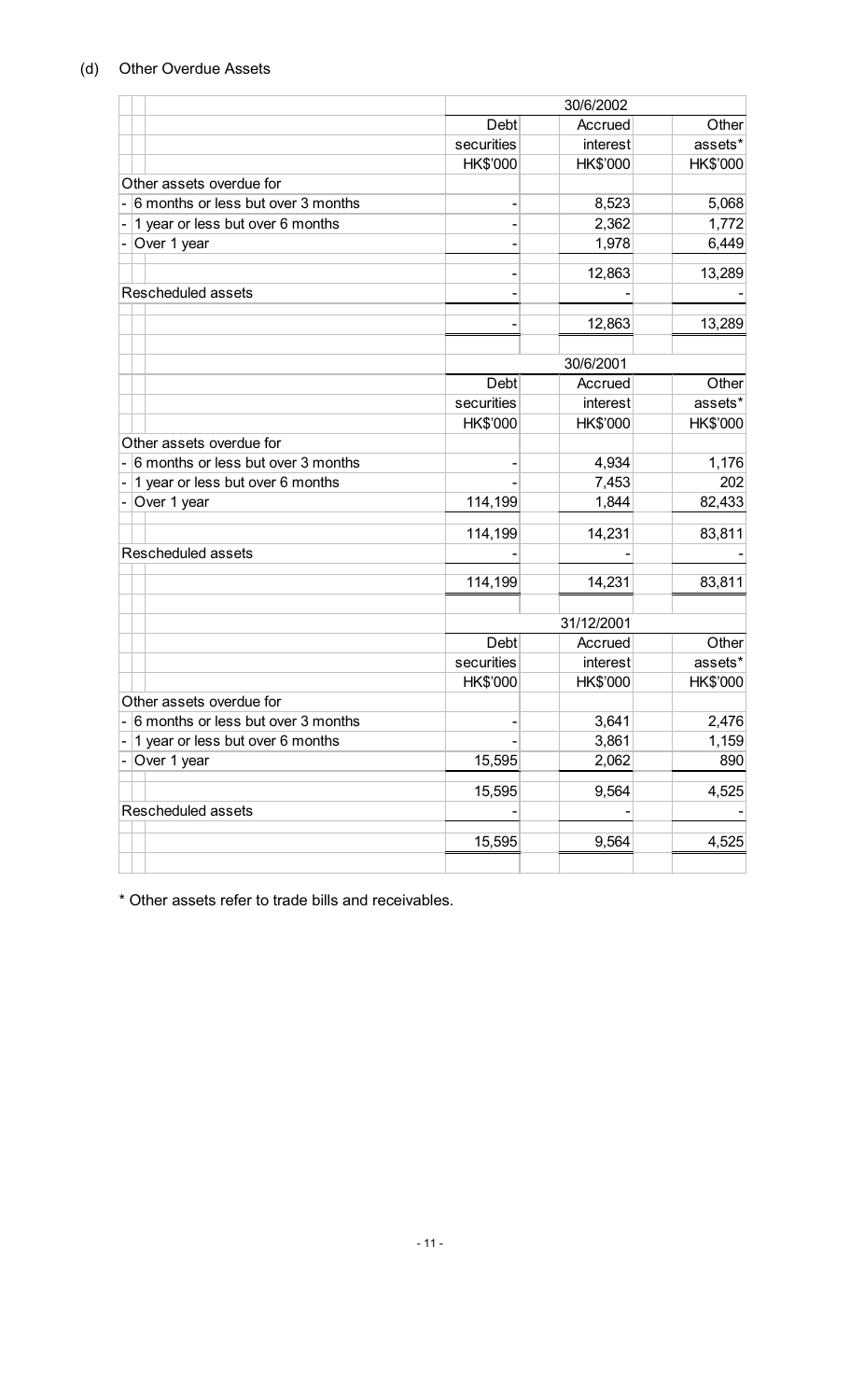#### F. **Segment Reporting**

Segment information is presented in respect of the Group's business segments.

Personal banking business includes branch operations, personal internet banking, consumer finance, property loans and credit card business.

Corporate banking business includes corporate lending and loan syndication, commercial lending, community lending, securities lending, trust services, mandatory provident fund business and corporate internet banking.

Investment banking business includes treasury operations, securities broking and dealing, provision of internet security trading services, and asset management.

Other businesses include bancassurance, insurance business, property-related business, corporate services, company secretarial services, share registration and business services, and offshore corporate and trust services.

Unallocated items mainly comprise the central management unit, bank premises, and any items which cannot be reasonably allocated to specific business segments.

|                                     | 6 months ended 30/6/2002 |                 |                 |                 |                 |                          |                 |  |  |
|-------------------------------------|--------------------------|-----------------|-----------------|-----------------|-----------------|--------------------------|-----------------|--|--|
|                                     | Personal                 | Corporate       | Investment      |                 |                 | Inter-segment            |                 |  |  |
|                                     | <b>Banking</b>           | Banking         | Banking         | <b>Others</b>   | Unallocated     | elimination              | Consolidated    |  |  |
|                                     | <b>HK\$'000</b>          | <b>HK\$'000</b> | <b>HK\$'000</b> | <b>HK\$'000</b> | <b>HK\$'000</b> | <b>HK\$'000</b>          | <b>HK\$'000</b> |  |  |
|                                     |                          |                 |                 |                 |                 |                          |                 |  |  |
| Net interest income                 | 1,293,522                | 361,565         | 253,171         | 10,965          | (22,018)        | ٠                        | 1,897,205       |  |  |
| Other operating income from         |                          |                 |                 |                 |                 |                          |                 |  |  |
| external customers                  | 303,122                  | 101,967         | 152,557         | 269,274         | (3,475)         |                          | 823,445         |  |  |
| Inter-segment income                | 8,311                    | 30,672          | 97              |                 | 74.267          | (113, 347)               |                 |  |  |
| Total operating income              | 1,604,955                | 494,204         | 405,825         | 280,239         | 48,774          | (113, 347)               | 2,720,650       |  |  |
|                                     |                          |                 |                 |                 |                 |                          |                 |  |  |
| Operating profit after provisions   | 520,609                  | 291,615         | 253.723         | 95,629          | (210,992)       | -                        | 950,584         |  |  |
| Inter-segment transactions          | 95,197                   | (26, 454)       | 3,434           |                 | (72, 177)       | $\overline{\phantom{0}}$ |                 |  |  |
| Contribution from operations        | 615,806                  | 265,161         | 257,157         | 95,629          | (283, 169)      | ٠                        | 950,584         |  |  |
| Write-back of / (increase in)       |                          |                 |                 |                 |                 |                          |                 |  |  |
| impairment loss                     | -                        | 7,161           | 451             | 1,416           | (3,985)         | -                        | 5,043           |  |  |
| Share of profits less losses        |                          |                 |                 |                 |                 |                          |                 |  |  |
| of associates                       | 206                      | 15,199          | (6, 522)        | (1,063)         | (295)           | -                        | 7,525           |  |  |
| Other unallocated income            |                          |                 |                 |                 |                 |                          |                 |  |  |
| and expenses                        |                          |                 |                 |                 |                 |                          | (3,056)         |  |  |
| Profit before taxation              |                          |                 |                 |                 |                 |                          | 960,096         |  |  |
|                                     |                          |                 |                 |                 |                 |                          |                 |  |  |
| Taxation                            |                          |                 |                 |                 |                 |                          | (154, 933)      |  |  |
| Minority interests                  |                          |                 |                 |                 |                 |                          | (18, 566)       |  |  |
| Profit attributable to shareholders |                          |                 |                 |                 |                 |                          | 786,597         |  |  |
|                                     |                          |                 |                 |                 |                 |                          |                 |  |  |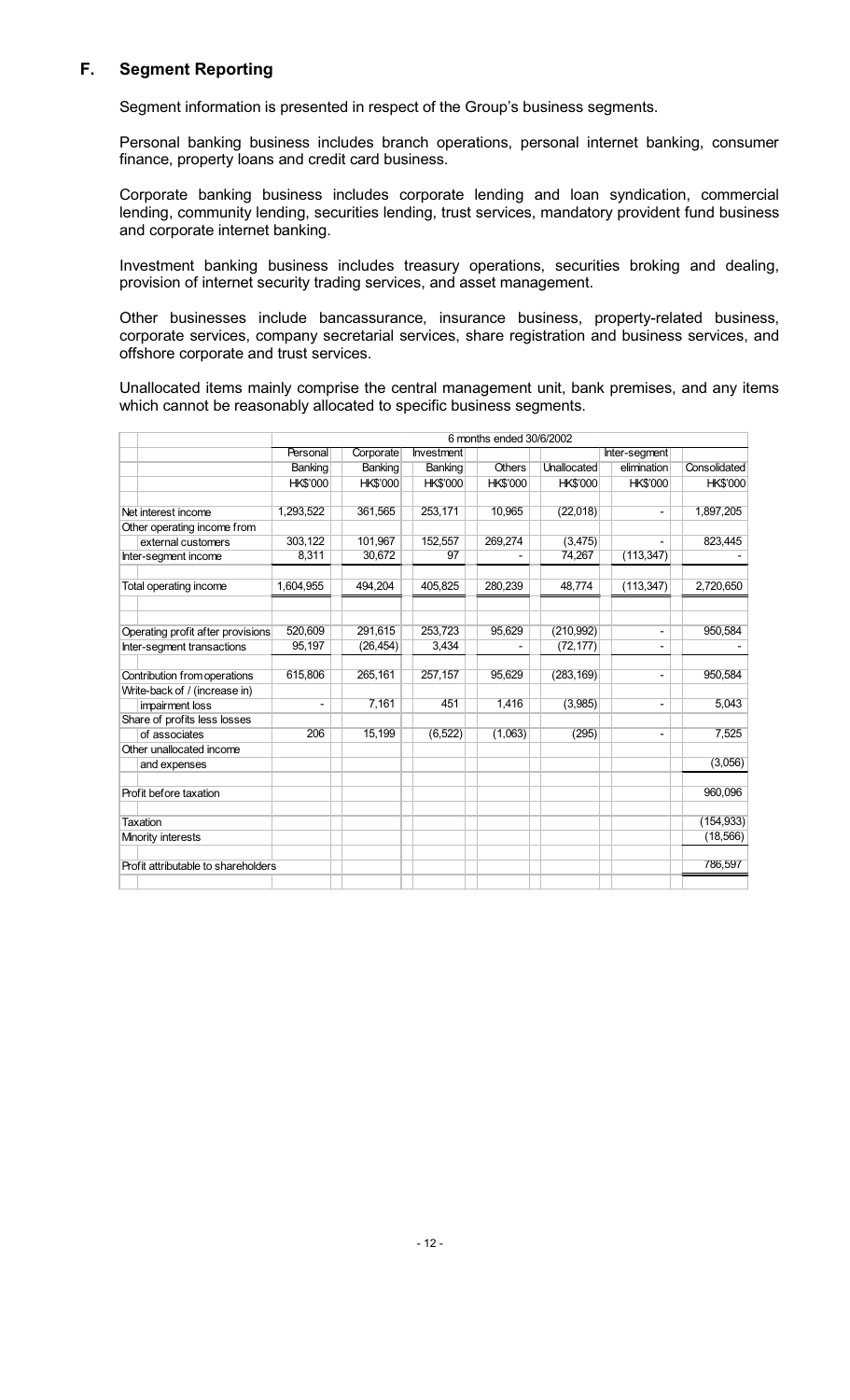|                                     |                 | 6 months ended 30/6/2001 |                 |                 |                 |                 |                 |  |  |  |
|-------------------------------------|-----------------|--------------------------|-----------------|-----------------|-----------------|-----------------|-----------------|--|--|--|
|                                     | Personal        | Corporate                | Investment      |                 |                 | Inter-segment   |                 |  |  |  |
|                                     | Banking         | Banking                  | Banking         | <b>Others</b>   | Unallocated     | elimination     | Consolidated    |  |  |  |
|                                     | <b>HK\$'000</b> | <b>HK\$'000</b>          | <b>HK\$'000</b> | <b>HK\$'000</b> | <b>HK\$'000</b> | <b>HK\$'000</b> | <b>HK\$'000</b> |  |  |  |
|                                     |                 |                          |                 |                 |                 |                 |                 |  |  |  |
| Net interest income                 | 1,160,751       | 549,836                  | 351,314         | 10,151          | (5,855)         |                 | 2,066,197       |  |  |  |
| Other operating income from         |                 |                          |                 |                 |                 |                 |                 |  |  |  |
| external customers                  | 260,532         | 119,464                  | 104,533         | 160,773         | (4,099)         |                 | 641,203         |  |  |  |
| Inter-segment income                | 8,626           | 32,084                   | 180             |                 | 61,046          | (101, 936)      |                 |  |  |  |
| Total operating income              | 1,429,909       | 701,384                  | 456,027         | 170,924         | 51,092          | (101, 936)      | 2,707,400       |  |  |  |
|                                     |                 |                          |                 |                 |                 |                 |                 |  |  |  |
| Operating profit after provisions   | 654,578         | 516,619                  | 234,440         | 39,668          | (168, 419)      |                 | 1,276,886       |  |  |  |
| Inter-segment transactions          | 85,893          | (29,336)                 | 2,322           |                 | (58, 879)       |                 |                 |  |  |  |
| Contribution from operations        | 740,471         | 487,283                  | 236,762         | 39,668          | (227, 298)      |                 | 1,276,886       |  |  |  |
| Write-back of / (increase in)       |                 |                          |                 |                 |                 |                 |                 |  |  |  |
| impairment loss                     |                 | 19,316                   | (768)           | (3, 575)        | 690             | $\overline{a}$  | 15,663          |  |  |  |
| Share of profits less losses of     |                 |                          |                 |                 |                 |                 |                 |  |  |  |
| associates                          | (294)           | (6, 205)                 | 16,283          | (48, 498)       | 18              |                 | (38, 696)       |  |  |  |
| Other unallocated income            |                 |                          |                 |                 |                 |                 |                 |  |  |  |
| and expenses                        |                 |                          |                 |                 |                 |                 | (28, 430)       |  |  |  |
| Profit before taxation              |                 |                          |                 |                 |                 |                 | 1,225,423       |  |  |  |
| Taxation                            |                 |                          |                 |                 |                 |                 | (205, 732)      |  |  |  |
| Minority interests                  |                 |                          |                 |                 |                 |                 | (7, 746)        |  |  |  |
| Profit attributable to shareholders |                 |                          |                 |                 |                 |                 | 1,011,945       |  |  |  |
|                                     |                 |                          |                 |                 |                 |                 |                 |  |  |  |

# **G.** Off-balance Sheet Exposures

The following is a summary of each significant class of off-balance sheet exposures:

|                                               | <b>HK\$'000</b> | <b>HK\$'000</b> | <b>HK\$'000</b> |
|-----------------------------------------------|-----------------|-----------------|-----------------|
| Contractual amounts of contingent liabilities |                 |                 |                 |
| and commitments                               |                 |                 |                 |
| - Direct credit substitutes                   | 4,019,560       | 2,991,162       | 3,717,540       |
| - Transaction-related contingencies           | 619,353         | 441,013         | 460,168         |
| - Trade-related contingencies                 | 2,735,211       | 2,848,666       | 2,197,335       |
| - Note issuance and revolving underwriting    |                 |                 |                 |
| facilities                                    |                 | 28,000          | 23,178          |
| - Other commitments                           | 28,586,500      | 29,845,680      | 31,861,150      |
| - Others                                      |                 | 286,107         |                 |
| Total                                         | 35,960,624      | 36,440,628      | 38,259,371      |
|                                               |                 |                 |                 |
| - Aggregate credit risk weighted amount       | 8,084,833       | 6,767,854       | 7,789,246       |
| Notional amounts of derivatives               |                 |                 |                 |
| - Exchange rate contracts                     | 26,760,833      | 26,356,560      | 20,670,582      |
| - Interest rate contracts                     | 8,361,158       | 2,379,253       | 6,432,526       |
| - Equity contracts                            | 231,648         | 70,352          | 38,730          |
|                                               |                 |                 |                 |
| Total                                         | 35, 353, 639    | 28,806,165      | 27, 141, 838    |
| - Aggregate credit risk weighted amount       | 182,712         | 145,167         | 144,416         |
|                                               | 216,380         | 147,215         | 190,405         |
| - Aggregate replacement costs                 |                 |                 |                 |
|                                               |                 |                 |                 |

The replacement costs and credit risk weighted amounts of the off-balance sheet exposures do not take into account the effects of bilateral netting arrangements.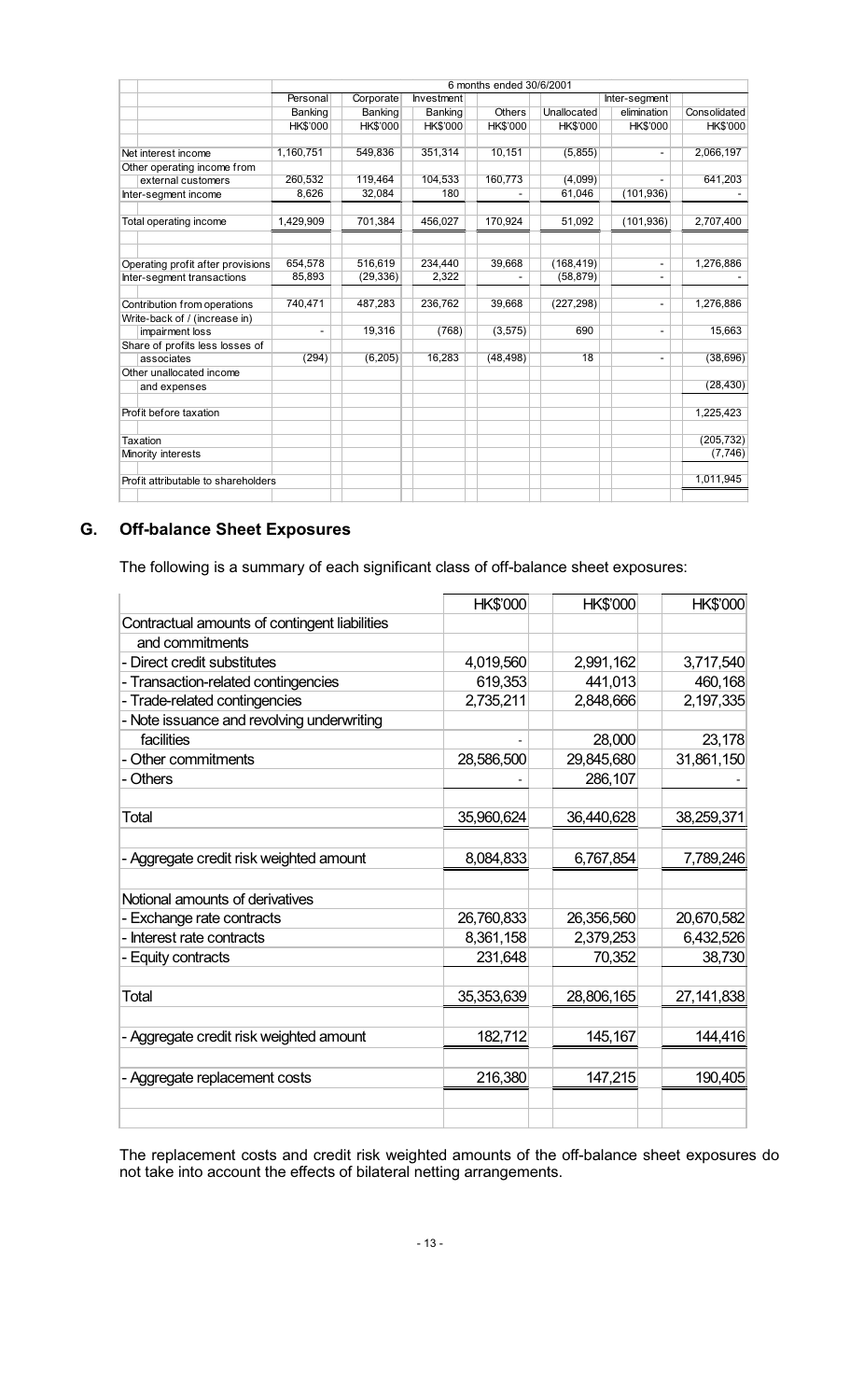#### H. **Currency Concentrations**

 $1.$ The net positions in foreign currencies are disclosed when each currency constitutes 10% or more of the total net position in all foreign currencies.

|                            |                     | 30/6/2002           |                     |                     |
|----------------------------|---------------------|---------------------|---------------------|---------------------|
|                            | <b>USD</b>          | CAD                 | <b>Others</b>       | Total               |
|                            | <b>HK\$ Million</b> | <b>HK\$ Million</b> | <b>HK\$ Million</b> | <b>HK\$ Million</b> |
| Spot assets                | 45,173              | 3,339               | 22,250              | 70,762              |
| Spot liabilities           | (47, 853)           | (4,024)             | (22, 782)           | (74, 659)           |
| Forward purchases          | 16,406              | 973                 | 6,942               | 24,321              |
| <b>Forward sales</b>       | (13, 014)           | (162)               | (6,400)             | (19, 576)           |
| Net long/ (short) position | 712                 | 126                 | 10                  | 848                 |
|                            |                     | 30/6/2001           |                     |                     |
|                            | <b>USD</b>          | CAD                 | <b>Others</b>       | Total               |
|                            | <b>HK\$ Million</b> | <b>HK\$ Million</b> | <b>HK\$ Million</b> | <b>HK\$ Million</b> |
| Spot assets                | 50,108              | 3,674               | 16,902              | 70,684              |
| Spot liabilities           | (50, 990)           | (3,753)             | (17, 449)           | (72, 192)           |
| Forward purchases          | 16,525              | 172                 | 2,957               | 19,654              |
| <b>Forward sales</b>       | (15,271)            | (181)               | (2,369)             | (17, 821)           |
| Net long/ (short) position | 372                 | (88)                | 41                  | 325                 |
|                            |                     | 31/12/2001          |                     |                     |
|                            | <b>USD</b>          | CAD                 | <b>Others</b>       | Total               |
|                            | <b>HK\$ Million</b> | <b>HK\$ Million</b> | <b>HK\$ Million</b> | <b>HK\$ Million</b> |
| Spot assets                | 47,398              | 3,700               | 18,303              | 69,401              |
| Spot liabilities           | (49, 546)           | (3,944)             | (19, 792)           | (73, 282)           |
| Forward purchases          | 13,777              | 318                 | 4,041               | 18,136              |
| <b>Forward sales</b>       | (11,156)            | (118)               | (2,571)             | (13, 845)           |
| Net long/ (short) position | 473                 | (44)                | (19)                | 410                 |

 $2.$ The net structural positions in foreign currencies are disclosed when each currency constitutes 10% or more of the total net structural position in all foreign currencies.

|                         | 30/6/2002           |                     |                     |                     |                     |  |  |  |
|-------------------------|---------------------|---------------------|---------------------|---------------------|---------------------|--|--|--|
|                         | <b>USD</b>          |                     | <b>CAD</b>          | <b>Others</b>       | Total               |  |  |  |
|                         | <b>HK\$ Million</b> | <b>HK\$ Million</b> |                     | <b>HK\$ Million</b> | <b>HK\$ Million</b> |  |  |  |
| Net structural position | 1,390               |                     | 195                 | 338                 | 1,923               |  |  |  |
|                         | 30/6/2001           |                     |                     |                     |                     |  |  |  |
|                         | <b>USD</b>          | <b>CAD</b>          | SGD                 | <b>Others</b>       | Total               |  |  |  |
|                         | <b>HK\$ Million</b> | <b>HK\$ Million</b> | <b>HK\$ Million</b> | <b>HK\$ Million</b> | <b>HK\$ Million</b> |  |  |  |
| Net structural position | 649                 | 170                 | 175                 | 153                 | 1,147               |  |  |  |
|                         |                     |                     | 31/12/2001          |                     |                     |  |  |  |
|                         | <b>USD</b>          | <b>CAD</b>          | <b>SGD</b>          | <b>Others</b>       | Total               |  |  |  |
|                         | <b>HK\$ Million</b> | <b>HK\$ Million</b> | <b>HK\$ Million</b> | <b>HK\$ Million</b> | <b>HK\$ Million</b> |  |  |  |
| Net structural position | 710                 | 162                 | 172                 | 152                 | 1,196               |  |  |  |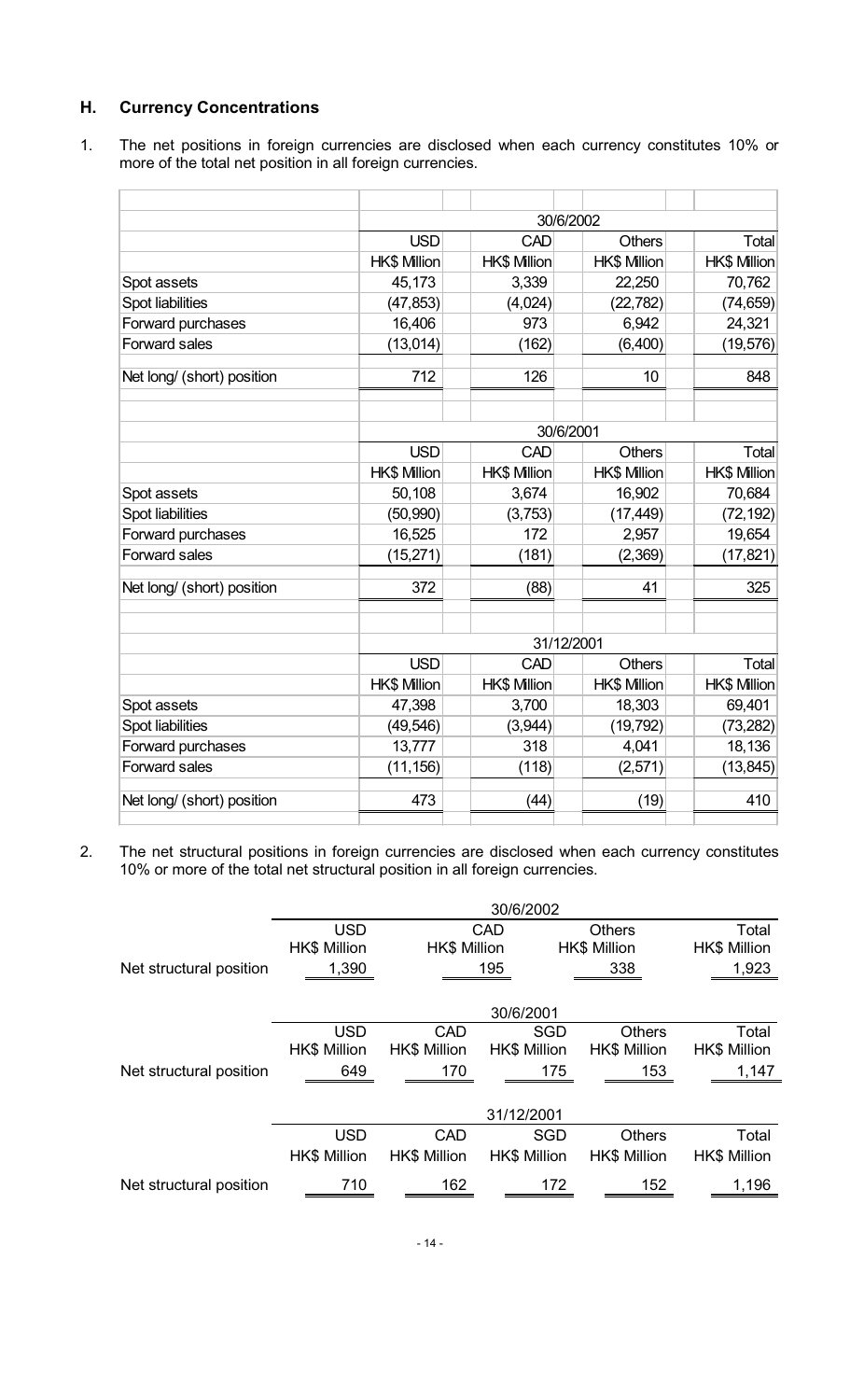#### $\mathbf{L}$ **Capital, Capital Adequacy and Liquidity Information**

Prior year adjustments resulting from changes in accounting policies have been taken into account in the calculation of Capital Adequacy Ratio and Capital Base as at 30<sup>th</sup> June, 2001.

#### $1.$ Capital Adequacy Ratio

|                                   | 30/6/2002 | 30/6/2001     | 31/12/2001 |
|-----------------------------------|-----------|---------------|------------|
|                                   |           | Restated      |            |
|                                   | $\%$      | $\frac{0}{0}$ | %          |
|                                   |           |               |            |
| Unadjusted capital adequacy ratio | 17.1      | 17.7          | 17.5       |
|                                   |           |               |            |
| Adjusted capital adequacy ratio   | 17.0      | 17.6          | 17.4       |

The unadjusted capital adequacy ratio is computed on the consolidated basis which comprises the positions of the Bank and all its subsidiaries as required by the Hong Kong Monetary Authority for its regulatory purposes, and is in accordance with the Third Schedule to the Banking Ordinance.

The adjusted capital adequacy ratio which takes into account market risks as at the balance sheet date is computed in accordance with the Guideline "Maintenance of Adequate Capital Against Market Risks" issued by the Hong Kong Monetary Authority and on the same consolidated basis as for unadjusted capital adequacy ratio.

#### $2.$ Capital base after deductions

|                                       | 30/6/2002     | 30/6/2001       | 31/12/2001  |
|---------------------------------------|---------------|-----------------|-------------|
|                                       |               | <b>Restated</b> |             |
|                                       | HK\$'000      | <b>HK\$'000</b> | HK\$'000    |
| Core capital                          |               |                 |             |
| Paid up ordinary share capital        | 3,599,326     | 3,575,990       | 3,583,711   |
| Share premium                         | 372,036       | 375,970         | 375,694     |
| <b>Reserves</b>                       | 13,056,235    | 12,253,922      | 12,422,457  |
| Minority interests                    | 35,094        | 15,630          | 19,092      |
| Deduct: Goodwill                      | (2, 144, 446) | (1,792,688)     | (1,885,986) |
|                                       |               |                 |             |
| Total core capital                    | 14,918,245    | 14,428,824      | 14,514,968  |
|                                       |               |                 |             |
| Eligible supplementary capital        |               |                 |             |
| Reserves on revaluation of land and   |               |                 |             |
| interests in land (at 70%)            | 956,948       | 969,824         | 963,083     |
| General provisions for doubtful debts | 1,410,234     | 1,321,390       | 1,330,094   |
| Term subordinated debt                | 4,274,617     | 4,270,224       | 4,271,123   |
|                                       |               |                 |             |
| Total eligible supplementary capital  | 6,641,799     | 6,561,438       | 6,564,300   |
|                                       |               |                 |             |
| Total capital base before deductions  | 21,560,044    | 20,990,262      | 21,079,268  |
| Deductions from total capital base    | (934, 389)    | (922,321)       | (913, 104)  |
|                                       |               |                 |             |
| Total capital base after deductions   | 20,625,655    | 20,067,941      | 20,166,164  |
|                                       |               |                 |             |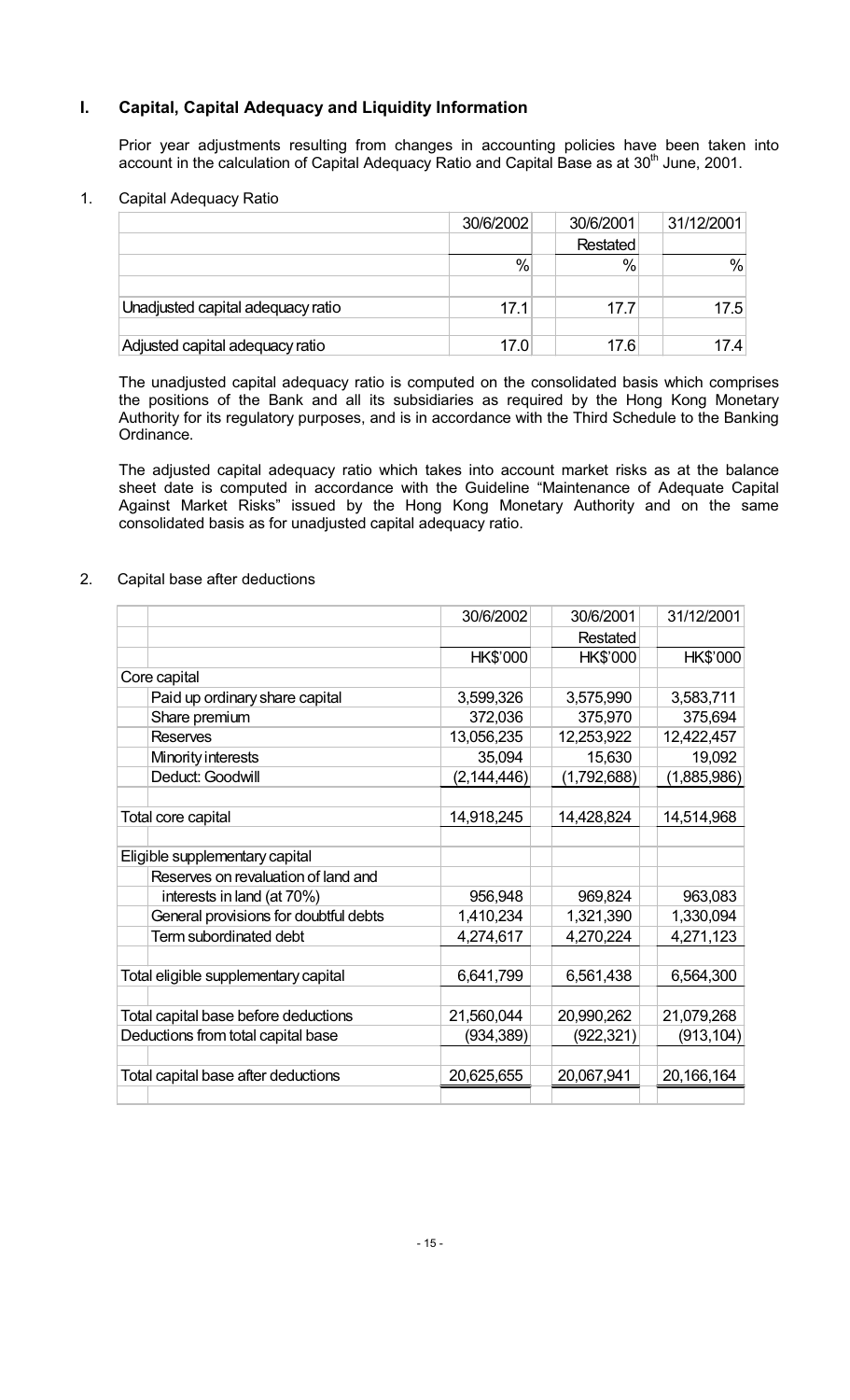#### 3. **Reserves**

|                                      | 30/6/2002       | 30/6/2001       | 31/12/2001      |
|--------------------------------------|-----------------|-----------------|-----------------|
|                                      |                 | Restated        |                 |
|                                      | <b>HK\$'000</b> | <b>HK\$'000</b> | <b>HK\$'000</b> |
|                                      |                 |                 |                 |
| Share premium                        | 372,036         | 375,970         | 375,694         |
| General reserve                      | 11,515,206      | 10,877,443      | 11,418,601      |
| Property revaluation reserve         | 1,367,069       | 1,385,463       | 1,375,832       |
| Exchange revaluation reserve         | (13,506)        | (45,882)        | (49, 712)       |
| Other reserves                       | 91,187          | 91,639          | 91,205          |
| Retained profits                     | 1,765,691       | 1,649,568       | 1,452,170       |
|                                      |                 |                 |                 |
| Total                                | 15,097,683      | 14,334,201      | 14,663,790      |
|                                      |                 |                 |                 |
| Proposed dividends, not provided for | 302,343         | 300,383         | 473,050         |
|                                      |                 |                 |                 |

#### 4. Liquidity ratio

|                                        | 6 months ended | 6 months ended | The year ended |
|----------------------------------------|----------------|----------------|----------------|
|                                        | 30/6/2002      | 30/6/2001      | 31/12/2001     |
|                                        | $\frac{0}{6}$  | %              | $\%$           |
| Average liquidity ratio for the period | 46.4           | 47.0           | 46.6           |

The average liquidity ratio for the period is the simple average of each calendar month's average liquidity ratio, which is computed on the consolidated basis as required by the Hong Kong Monetary Authority for its regulatory purposes, and is in accordance with the Fourth Schedule to the Banking Ordinance.

#### J. **Statement of Compliance**

The Interim Report has fully complied with the standards set out in the "Supervisory Policy Manual - Interim Financial Disclosure by Locally Incorporated Authorized Institutions " issued by the Hong Kong Monetary Authority on 2<sup>nd</sup> November, 2001, and the revised Statement of Standard Accounting Practice 25 "Interim Financial Reporting" issued by the Hong Kong Society of Accountants in December 2001.

### **INTERIM DIVIDEND**

The Directors are pleased to declare an interim dividend of HK\$0.21 (2001: HK\$0.21) per share for the year ending 31<sup>st</sup> December, 2002. The interim dividend will be paid in cash with an option to receive new, fully paid shares in lieu of cash, to shareholders whose names are on the Register of Members at the close of business on Thursday,  $29<sup>th</sup>$  August, 2002. Details of the scrip dividend and the election<br>form will be sent to shareholders on or about Thursday,  $29<sup>th</sup>$  August, 2002. The scrip dividend scheme is conditional upon the Listing Committee of The Stock Exchange of Hong Kong Limited granting the listing of and permission to deal in the new shares to be issued under the scrip dividend scheme. The dividend warrants and the share certificates for the scrip dividend will be sent to shareholders by ordinary mail on or about Thursday, 19<sup>th</sup> September, 2002.

### **CLOSURE OF REGISTER OF MEMBERS**

The Register of Members will be closed from Monday, 26<sup>th</sup> August, 2002 to Thursday, 29<sup>th</sup> August, 2002. In order to qualify for the above interim dividend, all transfer documents should be lodged for registration with Standard Registrars Limited, 5<sup>th</sup> Floor, Wing On Centre, 111 Connaught Road Central, Hong Kong, by 4:00 p.m. on Friday, 23<sup>rd</sup> August, 2002.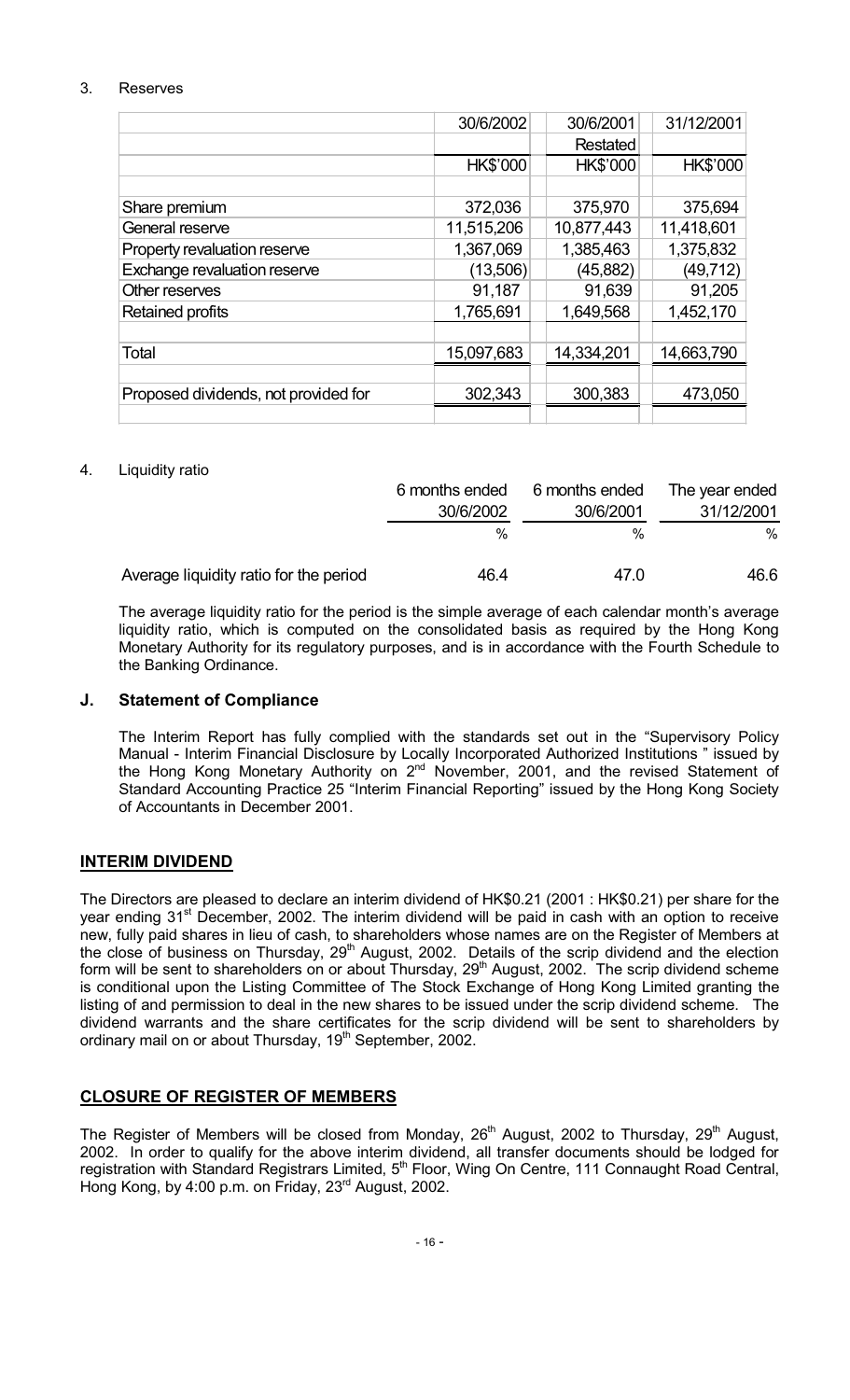### **FINANCIAL REVIEW**

#### **Financial Performance**

In this announcement of the 2002 interim financial results, prior period adjustments have been made in respect of the accounting policy changes made in 2001 following the adoption of the equity method to account for the results of associates in order to allow comparison with the 2001 financial results.

In the first six months of 2002, BEA Group achieved a profit attributable to shareholders of HK\$787 million, representing a decrease of HK\$225 million, or 22.3%, over that of HK\$1,012 million for the corresponding period of 2001. This net profit, however, was HK\$199 million, or 33.8%, above that of HK\$588 million for the second half of 2001. Operating profit before provisions dropped slightly from HK\$1,326 million in 2001 to HK\$1,272 million in 2002. Basic earnings per share were HK\$0.55. Return on average assets and return on average equity were 0.9% and 8.6% respectively.

Although there were signs of recovery in the world economy in the first half of 2002, there was no corresponding improvement in the local economic environment. In Hong Kong, high unemployment, ongoing negative inflation and a sluggish property market continued to affect seriously the banking industry's asset quality and profit growth. Against this difficult environment, BEA's net interest income decreased by HK\$169 million or 8.2% from HK\$2,066 million in the first half of 2001 to HK\$1,897 million in 2002, due primarily to intense competition within the banking sector and the enduring low interest environment. The net interest margin declined to 2.23%.

BEA enjoyed significant growth in non-interest income. The upsurge, a gain of 28.4%, was partly attributable to the increase in valuation of the securities held by the Group, and partly to the contribution from newly acquired subsidiaries. Total operating income of HK\$2,721 million was above that for the first six months of 2001. The proportion of non-interest income to total operating income increased from 23.7% to 30.3%.

Following the successful merger of United Chinese Bank ("UCB") in August last year, First Pacific Bank ("FPB") was merged with BEA with effect from April 2002. As a result of the mergers, the operations of BEA, FPB and UCB were fully integrated. Prior to completion of this integration effort, there was some overlapping of responsibilities and additional staff costs were incurred with the aim of facilitating future synergetic benefits. Consolidation of newly acquired subsidiaries also increased operating expenses. Operating expenses therefore grew by 4.9% to HK\$1,449 million. But the operating expenses shrank by 2.1% when compared to the preceding six months, reflecting BEA's keen determination to control costs. Although the cost-to-income ratio increased from 51.0% in 2001 to 53.3% in 2002, it compared favourably to 54.9% for the whole year of 2001 and 59.1% for the second half of 2001.

Operating profit before provisions recorded a slight decrease of 4.1% from HK\$1,326 million in the first six months of 2001 to HK\$1,272 million in 2002, but a sharp increase of 24.1% from HK\$1,025 million in the second half of 2001.

Overall asset quality in the Hong Kong banking industry exhibited improvement in the first half of last year, thus leading to the Bank's great bad debt recovery for HK\$295 million, but has again deteriorated since the last quarter of 2001. Accordingly, BEA's charge for bad and doubtful debts increased by HK\$272 million to HK\$321 million. A portion of this increase was due to a rise in the general bad debt provision, a prudential measure on the part of BEA to further strengthen its general provision policy. At BEA, non-performing loans dropped from 3.5% of total loans at the end of June 2001 to 3.1% at the end of December 2001, and to 2.9% at the end of June 2002. Operating profit after provisions recorded a drop of 25.6% to HK\$951 million.

In the first six months of 2002, BEA shared a pre-tax profit less losses from associates of HK\$7.5 million, compared to a loss of HK\$38.7 million in the same period of 2001.

Minority interests increased by HK\$10 million to HK\$18 million. Net profit attributable to shareholders for the first half of 2002 was HK\$787 million.

#### **Financial Position**

As at 30<sup>th</sup> June, 2002, total consolidated assets were HK\$180,235 million, of which 61.8%, or HK\$111,301 million, were advances to customers. Customer deposits were HK\$137,780 million. With HK\$4,275 million loan capital, total capital resources increased by 2.1% from HK\$22,538 million at the end of 2001 to HK\$23,007 million.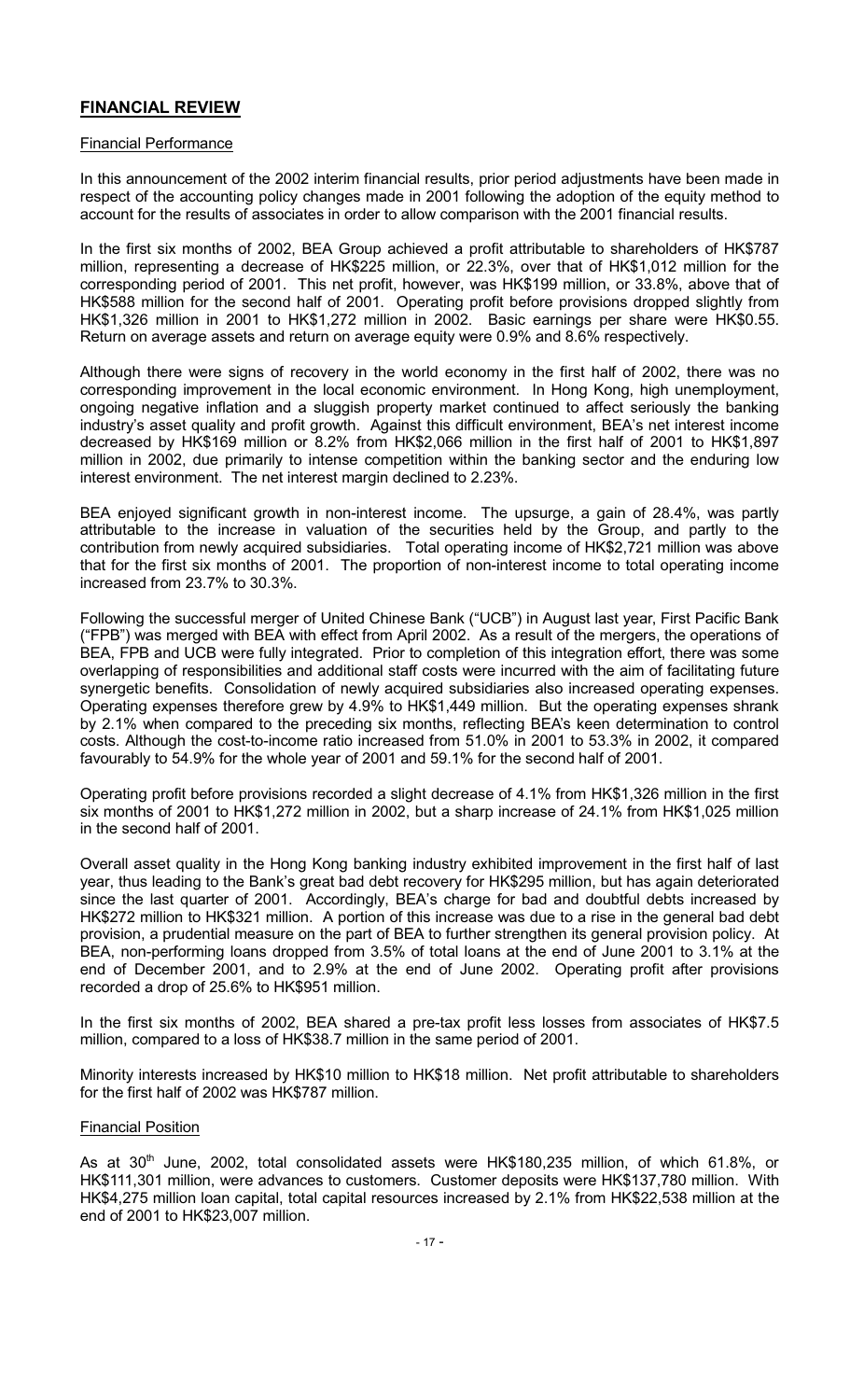In the first half year of 2002, BEA issued certificates of deposit totalling US\$560 million and HK\$3,135 million respectively. The Bank redeemed certificates of deposit amounting to US\$952 million upon maturity, and repurchased its own certificates of deposit amounting to US\$8 million.

In February 2002, BEA issued HK\$519 million discounted certificates of deposit.

At the end of June 2002, the face value of the outstanding debt portfolio was HK\$9,439 million, with carrying amount equal to HK\$9,379 million.

After taking into account all debt instruments issued, the loans to deposits ratio was 75.6%, being 3.3% higher than the 72.3% reported at the end of June 2001.

#### **Maturity Profile of Debts Issued** (All expressed in millions of dollars)

|                                                                       |                 | <b>Total</b>      | <b>Year of Maturity</b> |       |      |  |  |  |
|-----------------------------------------------------------------------|-----------------|-------------------|-------------------------|-------|------|--|--|--|
|                                                                       | <b>Currency</b> | <b>Face Value</b> | 2003                    | 2004  | 2006 |  |  |  |
| <b>Floating Rate</b>                                                  |                 |                   |                         |       |      |  |  |  |
| <b>Certificates of Deposit</b>                                        |                 |                   |                         |       |      |  |  |  |
| issued in 2001                                                        | <b>HKD</b>      | 1,000             | 1,000                   |       |      |  |  |  |
| issued in 2002                                                        | <b>HKD</b>      | 3,135             | 2,135                   | 1,000 |      |  |  |  |
| issued in 2002                                                        | <b>USD</b>      | 560               | 560                     |       |      |  |  |  |
| Total                                                                 | <b>HKD</b>      | 4,135             | 3,135                   | 1,000 |      |  |  |  |
| Total                                                                 | <b>USD</b>      | 560               | 560                     |       |      |  |  |  |
| <b>Fixed Rate</b><br><b>Certificates of Deposit</b><br>issued in 1999 | <b>HKD</b>      | 100               |                         | 100   |      |  |  |  |
| <b>Discounted</b>                                                     |                 |                   |                         |       |      |  |  |  |
| <b>Certificates of Deposit</b>                                        |                 |                   |                         |       |      |  |  |  |
| issued in 2002                                                        | <b>HKD</b>      | 519               |                         |       | 519  |  |  |  |
| <b>Convertible Bonds</b>                                              |                 |                   |                         |       |      |  |  |  |
| issued in 1996                                                        | <b>USD</b>      | 41                | 41                      |       |      |  |  |  |
| <b>Total Debts issued in HKD equivalent</b>                           |                 | 9,439             | 7,820                   | 1,100 | 519  |  |  |  |

#### **Risk Management**

BEA Group has established policies and procedures for the control and monitoring of risk arising out of the business of the Group, including credit risk, liquidity risk, capital and market risk. These policies have been reviewed regularly by the Management, Credit Committee or Asset and Liability Management Committee and have been approved by the Board of Directors. The internal auditors also perform regular audits on business units to check compliance with policies and procedures. The Group has also established the Investment Committee to formulate the Group's investment strategies and to monitor the performance and compliance of the investment activities.

#### (a) Credit Risk Management

Credit risk arises from the possibility that a customer or counterparty in a transaction may default. It arises from loans and advances, treasury and other activities. To oversee the Group's credit risk management, the Board of Directors has delegated authority to the Credit Committee, which is chaired by BEA's Chairman and Chief Executive.

BEA Group's credit risk management, which is independent of the lending units, is carried out by formulation of credit policies, credit assessment, assurance of compliance with the regulatory requirements and monitoring of asset quality.

In evaluating the credit risk of the customers or counterparties, their financial strength and repayment ability are always the Group's primary consideration. Credit risk may be mitigated by obtaining collateral from the customers or counterparties. Concentration of risk is monitored by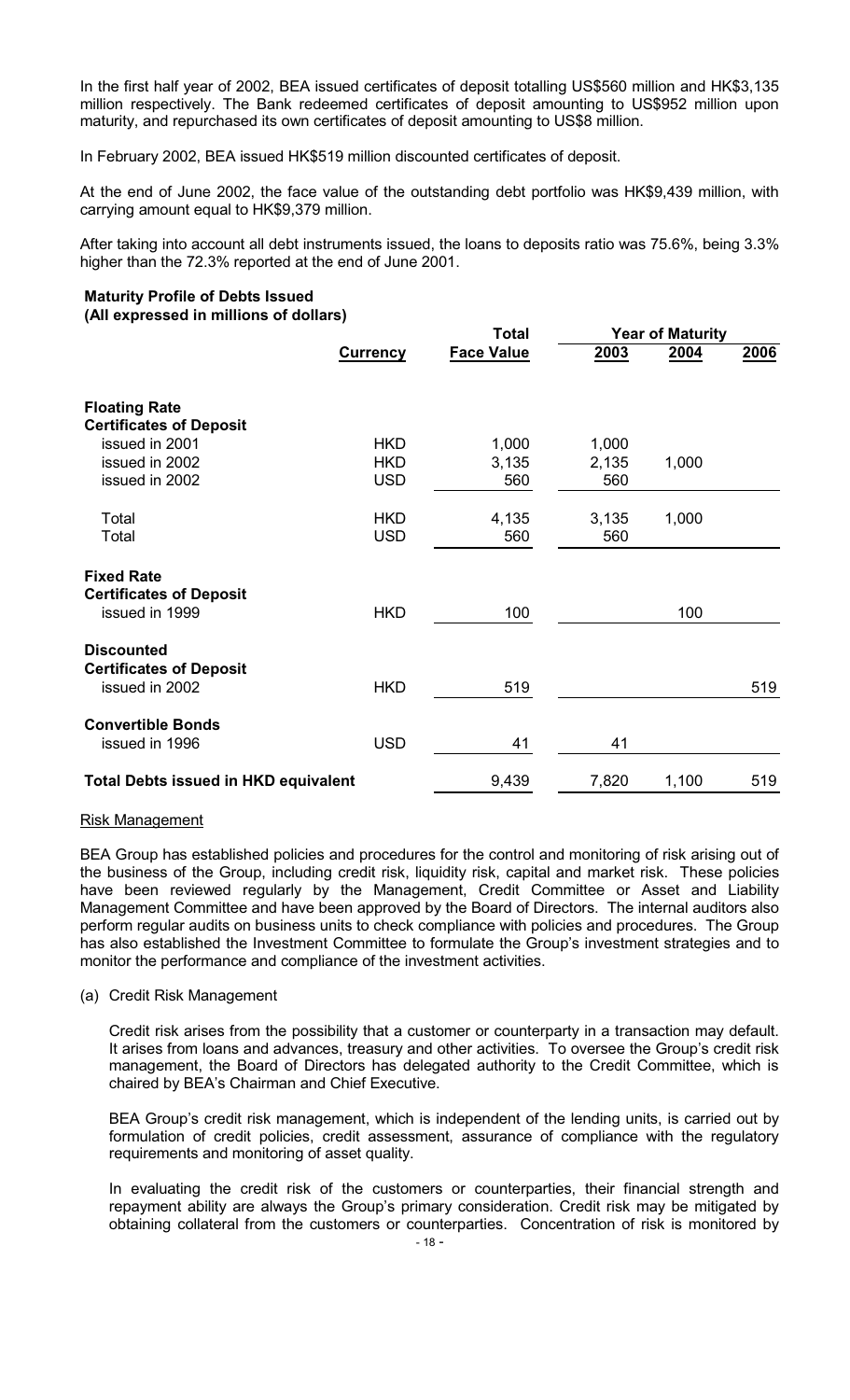risk-control measures, such as setting limits on large exposures in relation to the Group's capital base.

In this connection, comprehensive guidelines to manage credit risk have been laid down in BEA Group's Credit Manual, which is regularly reviewed and approved by the Credit Committee. Contained in the Credit Manual are the delegated lending authorities, credit extension criteria, credit monitoring process, 10-grade loan classification system, credit recovery and provisioning policy.

(b) Liquidity Risk Management

Liquidity risk is the risk that the Group cannot meet its current obligations. To manage liquidity risk, BEA Group has established the liquidity risk management policy, which is reviewed by the Asset and Liability Management Committee and approved by the Board of Directors. The Group measures the liquidity of the Group through the statutory liquidity ratio, the loan-to-deposit ratio and the maturity mismatch portfolio.

The Asset and Liability Management Committee closely monitors the liquidity of the Group on a daily basis to ensure that the liquidity structure of BEA Group's assets, liabilities and commitments can meet its funding needs and that the Group is always in compliance with the statutory liquidity ratio. BEA Group's average liquidity ratio was 46.4% for the first half of 2002, which was well above the statutory minimum ratio of 25%.

Adequate standby facilities are maintained to provide strategic liquidity to meet unexpected, material cash outflows in the ordinary course of business.

(c) Capital Management

BEA Group's policy is to maintain a strong capital base to support the development of the Group's business and to meet the statutory capital adequacy ratio. Both the Group's adjusted capital adequacy ratio incorporating market risk of 17.0% and the unadjusted ratio of 17.1% as at 30<sup>th</sup> June, 2002 were well above the statutory minimum ratio.

Capital is allocated to the various activities of BEA Group depending on the risk taken on by each business division. Where the subsidiaries or branches are directly regulated by the appropriate regulators, they are required to maintain a minimum capital according to rules of those regulatory authorities. Certain financial subsidiaries are subject to the Hong Kong Monetary Authority's capital requirements for regulatory supervision purposes.

(d) Market Risk Management

Market risk is the risk arising from the net effect of changes in market rates and prices, such as interest rates, foreign exchange rates, equity and commodity prices, on the Group's assets, liabilities and commitments, thus causing profits or losses.

BEA Group's market risk originates from its holdings in the trading books of foreign exchange, debt securities, equities and derivatives, which are valued at current market prices (mark-to-market basis), and from its investment and banking activities in financial assets and liabilities, which are valued at cost plus any accrued interest (accrual basis), together with securities classified as other investments, which are measured at fair value in the balance sheet. The Group's trading activities on derivative instruments mainly arise from the execution of trade orders from customers and positions taken in order to hedge other elements of the trading books. The Group has established a market risk management policy that incorporates guidelines, procedures and control measures to monitor its market risk exposures.

BEA Group's market risk exposures in different activities are measured and monitored on the basis of principal (or notional) amount, outstanding position and stop-loss limits, and are controlled within established limits reviewed and approved by the Asset and Liability Management Committee for each business unit, business type and in aggregate. Independent middle and back offices monitor the risk exposure of trading activities against approved limits on a daily basis. The Group's market risk exposures are reviewed by the Asset and Liability Management Committee and reported to the Board of Directors on a regular basis, while exceptions to limits are reported when they occur.

BEA Group quantifies the market risk of the underlying trading portfolio by means of value-at-risk ("VaR"). VaR is a statistical estimate which measures the potential losses in market value of a portfolio as a result of unfavourable movements in market rates and prices, if positions are held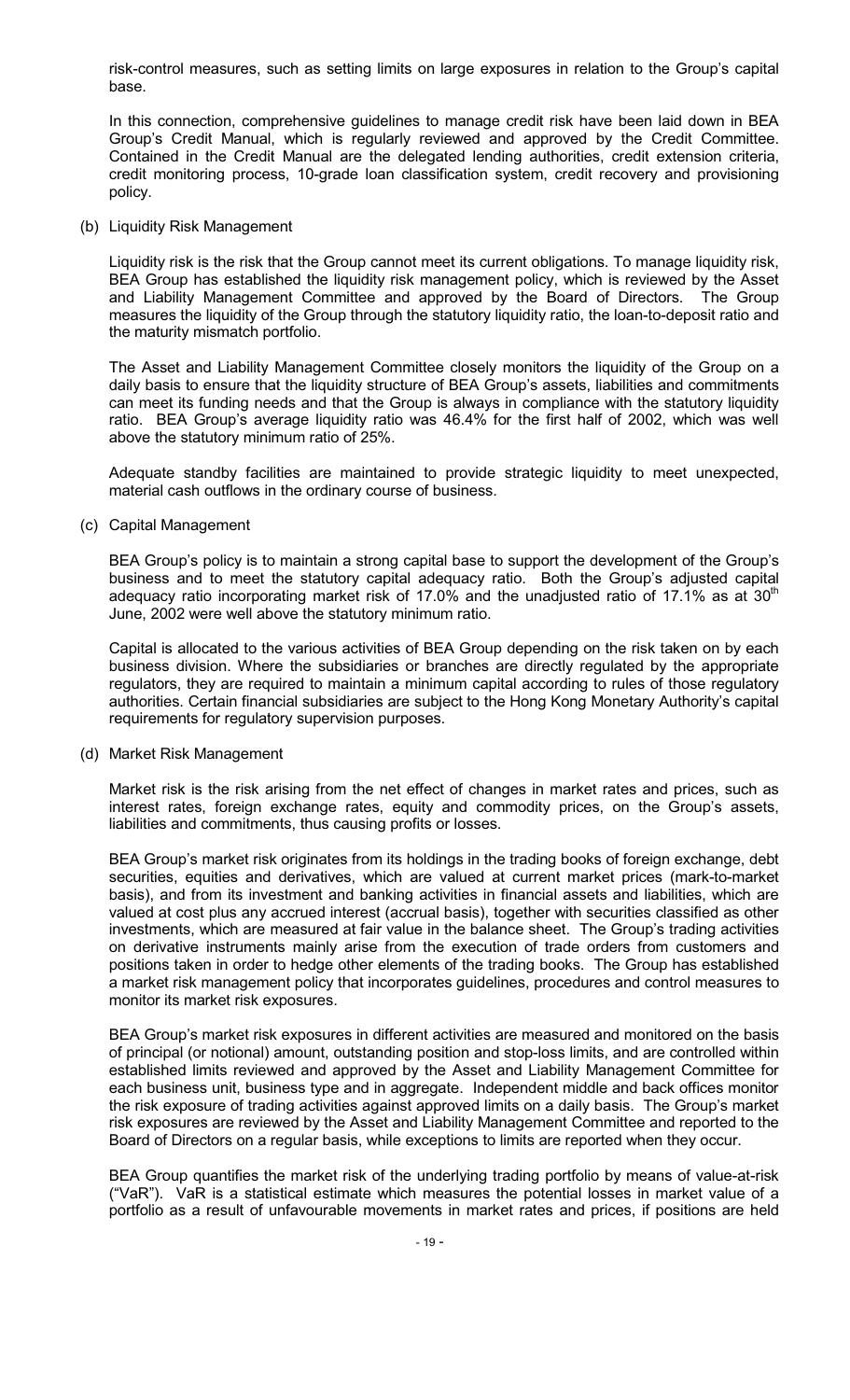unchanged in a certain horizon time period. The Group's VaR is calculated using historical movements in market rates and prices, a 95% confidence level and a one-day holding period, and takes into account correlations between different markets and rates.

The VaR for BEA Group's market risk-related treasury trading portfolio as at 30<sup>th</sup> June, 2002 was HK\$0.39 million (HK\$0.31 million as at 31<sup>st</sup> December, 2001). The average daily revenue earned from the Group's market risk-related treasury trading activities for the first half of 2002 was HK\$0.42 million (HK\$0.32 million for the first half of 2001). The standard deviation of these daily revenues was HK\$0.34 million (HK\$0.53 million for the first half of 2001).





An analysis of daily distribution of BEA Group's market risk-related treasury trading revenues for the first half of 2002 (comparing with the first half of 2001) is provided above. This shows that 7 out of 120 days (2001 : 6 out of 120 days) are in loss positions. The most frequent result was daily revenue of between HK\$0.25 million and HK\$0.50 million, with 37 occurrences (2001 : same band with 49 occurrences). The maximum daily loss was HK\$0.91 million (2001 : HK\$2.66 million) and the next maximum daily loss was HK\$0.64 million (2001 : HK\$1.3 million). The highest daily revenue was HK\$1.44 million (2001 : HK\$4.17 million).

#### (i) Foreign exchange exposure

BEA Group's foreign exchange risk exposure arises from foreign exchange dealing, commercial banking operations and structural foreign currency positions. All foreign exchange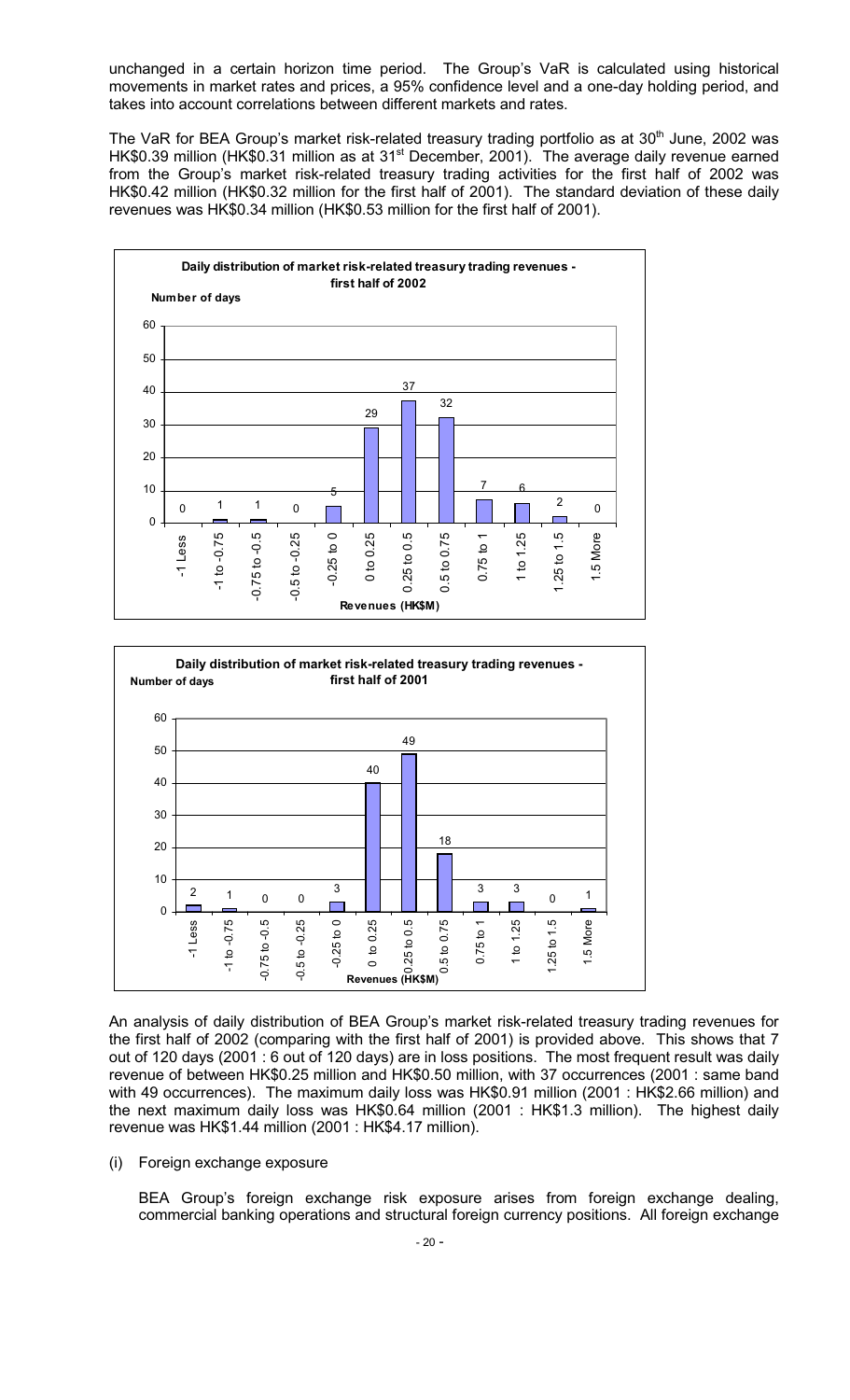positions are managed by the Treasury units of the Group within limits approved by the Asset and Liability Management Committee.

The VaR related to foreign exchange dealing positions at 30<sup>th</sup> June, 2002 was HK\$0.26 million (HK\$0.32 million at 31<sup>st</sup> December, 2001). The average daily foreign exchange dealing profit for the first half of 2002 was HK\$0.40 million (HK\$0.29 million for the first half of 2001).

Foreign exchange positions which arise mainly from foreign currency investments in the Group's branches, subsidiaries and associated companies are excluded from VaR measurements, as related gains or losses are taken to reserves. Such foreign currency positions are managed with the principal objective of ensuring that BEA Group's reserves are protected from exchange rate fluctuation.

(ii) Interest rate exposure

BEA Group's interest rate exposure arises from treasury and commercial banking activities where interest rate risk is inherent in both trading and non-trading portfolios. All trading positions are managed by the Treasury units of the Group within limits approved by the Asset and Liability Management Committee. For the non-trading portfolio, interest rate risk primarily arises from the timing differences in the repricing of interest-bearing assets, liabilities and commitments and the maturities of certain fixed rate assets and liabilities. The interest rate risk of the non-trading portfolio is also monitored by the Group's Asset and Liability Management Committee.

The VaR related to interest rate exposure due to debt securities and derivatives trading positions, excluding foreign exchange forwards, at 30<sup>th</sup> June, 2002 was HK\$0.20 million (HK\$0.17 million at 31<sup>st</sup> December, 2001). The average daily profit due to these activities for the first half of 2002 was HK\$0.02 million (HK\$0.03 million for the first half of 2001).

(iii) Equities exposure

BEA Group's equities exposure comprises trading equities and long-term equities investments. The Group's Investment Committee regularly reviews and monitors the equities dealing activities. The VaR on equities trading positions as at  $30<sup>th</sup>$  June, 2002 was HK\$3.74 million (HK\$3.66 million at 31<sup>st</sup> December, 2001).

### **OPERATIONS REVIEW**

#### **IMPROVEMENT TO OPERATIONS**

#### Integration and Merger Exercise

The legal merger with FPB was completed successfully as scheduled on 1<sup>st</sup> April, 2002 and all the former FPB branches were re-branded as BEA branches immediately upon the merger. Successful completion of this exercise will allow BEA to enjoy additional savings with the closure of certain branches in the year 2002.

#### Relocating Back Office Functions to the Mainland

BEA will set up an operating centre in Guangzhou to handle selected back office functions of the Bank Group. It is anticipated that this centre will be in operation this year. This relocation initiative aims to tap the cost advantages of the Mainland to lower the operating cost of the Bank Group. BEA will relocate its back office functions to this operating centre in phases.

#### **Office Centralisation**

In June 2002, BEA entered into an agreement for the purchase of 406,660 sq.ft. at Millennium City 5, a proposed new building to be erected in Kwun Tong, with the aim of centralising all supporting operations of the Bank. The consideration will be approximately HK\$1,334 million. Office centralisation will help the Group reduce the cost of operations in the medium term and contribute to the growth of the Bank in the long term by facilitating the introduction of new technology and work methods. The acquisition is adequate for current needs, and provides a buffer that will be available for future growth of the Bank.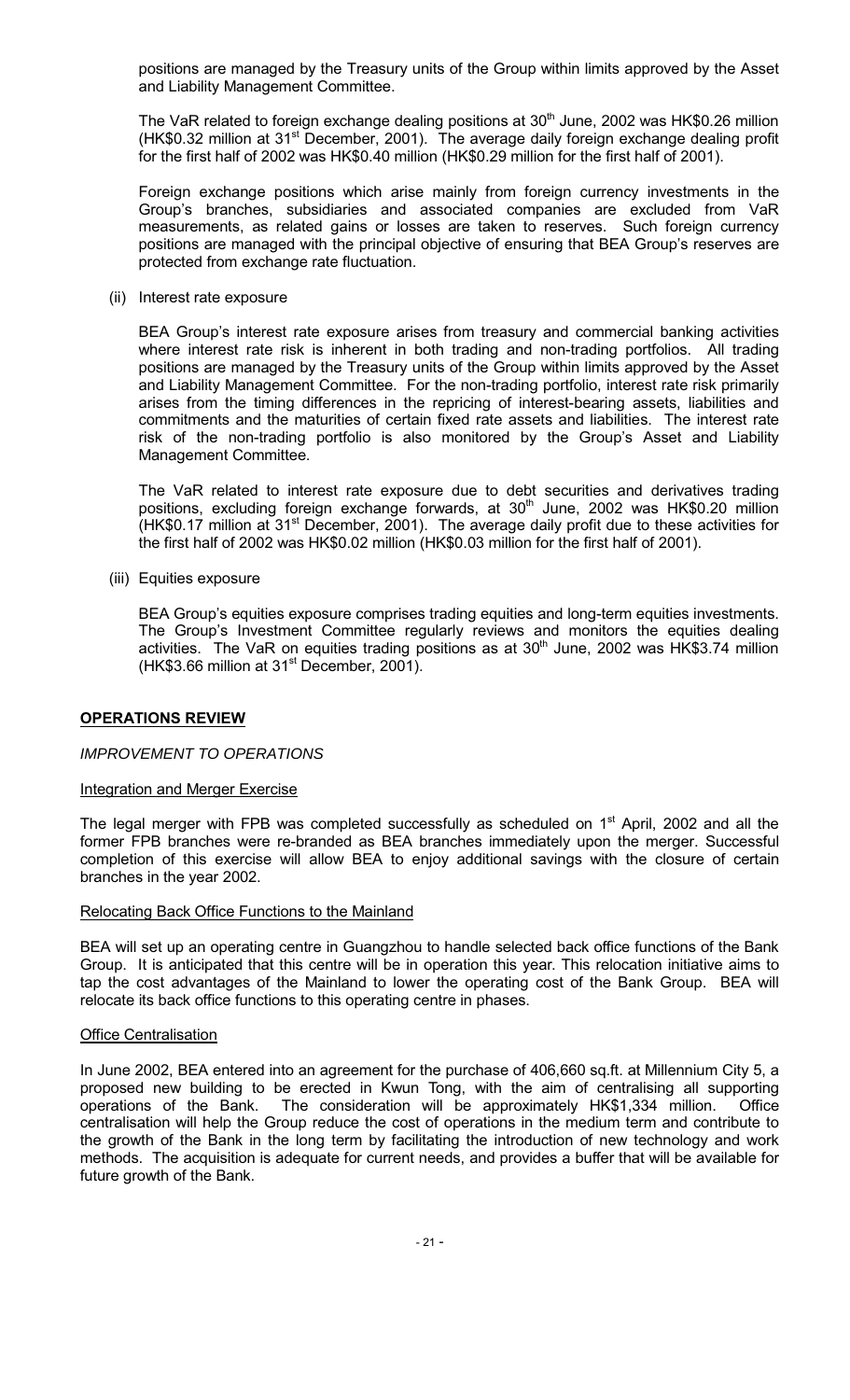#### PERSONAL BANKING

#### **Branch Distribution**

As part of the Bank's effort to enhance the efficiency of branch performance and to optimize the branch network, BEA is continuing to identify operations improvements and review branch locations.

- In March this year, three branches were merged with nearby branches, while a further eight branches were closed and merged with nearby branches in June, bringing the total number of branches closed during the first half year to 11. The effort to relocate more branches from sites with less potential to more strategic locations is continuing, and further enhancements to the branch network are anticipated.
- A new branch site has been identified at Olympian City, and it is expected the new branch can be opened for business in the fourth quarter of 2002.
- The Branch Transformation Project, by which the sales potential of the branch network is being exploited, is now being implemented. Additional sales staff have been deployed at key branches to strengthen the sales force.
- More effort will be made to enhance the effectiveness of the branch network, with further rationalisation, centralisation, streamlining and automation. Additional frontline manpower will be freed from routine operations to concentrate on sales activities.

#### Cyberbanking

In the first half of 2002, BEA further widened the scope of Cyberbanking by offering several new services: Market Express, Scheduled Instruction for Funds Transfer and Bill Payment, and Online Insurance Service. Continued development of Cyberbanking will enhance the benefit of the service to **BEA** customers.

#### **Customer Relationship Management System**

Upon completion of the first phase of the rollout of the Bank's Customer Relationship Management System, the Bank is now better able to analyse the character of its customer base and tailor services to match customer needs.

BEA is now implementing the second phase, which will provide the tools to implement a business strategy based on the relative value of its customers. Based on customer segments' values, BEA will be further empowered to price its products and services optimally.

#### **Property Loans**

In the current stagnant property market, transactions are still mainly driven by the primary market. In the face of limited loan demand and all time keen competition for mortgage business, BEA has actively coordinated with property developers to jointly provide privileged and comprehensive mortgage packages and services to purchasers of new flats.

New products are also being introduced. In June, BEA launched the "URA Bridging Loan" scheme, to cater for the requirements of homeowners affected by the Urban Renewal Authority's redevelopment projects.

### **Consumer Loans**

In the face of rising unemployment, which has discouraged consumption-related loans, BEA successfully launched several tailor-made loan programs targeting good quality customers as well as customers with specific loan purposes, resulting in a double-digit growth in the consumer loan portfolio in the first half of 2002 as compared with the same period last year. In addition to 24-hour on-line consumer loan instant approval service, available through the BEA website, the Bank also introduced a phone application service in April 2002 to provide another convenient channel for loan applications.

#### **Credit Cards**

BEA Group's credit card business continued to expand in the first half of this year, with moderate growth in terms of number of cards, cardholder receivables, cardholder spending and merchant sales. Striving to provide quality credit card services to people in all walks of life, new products have been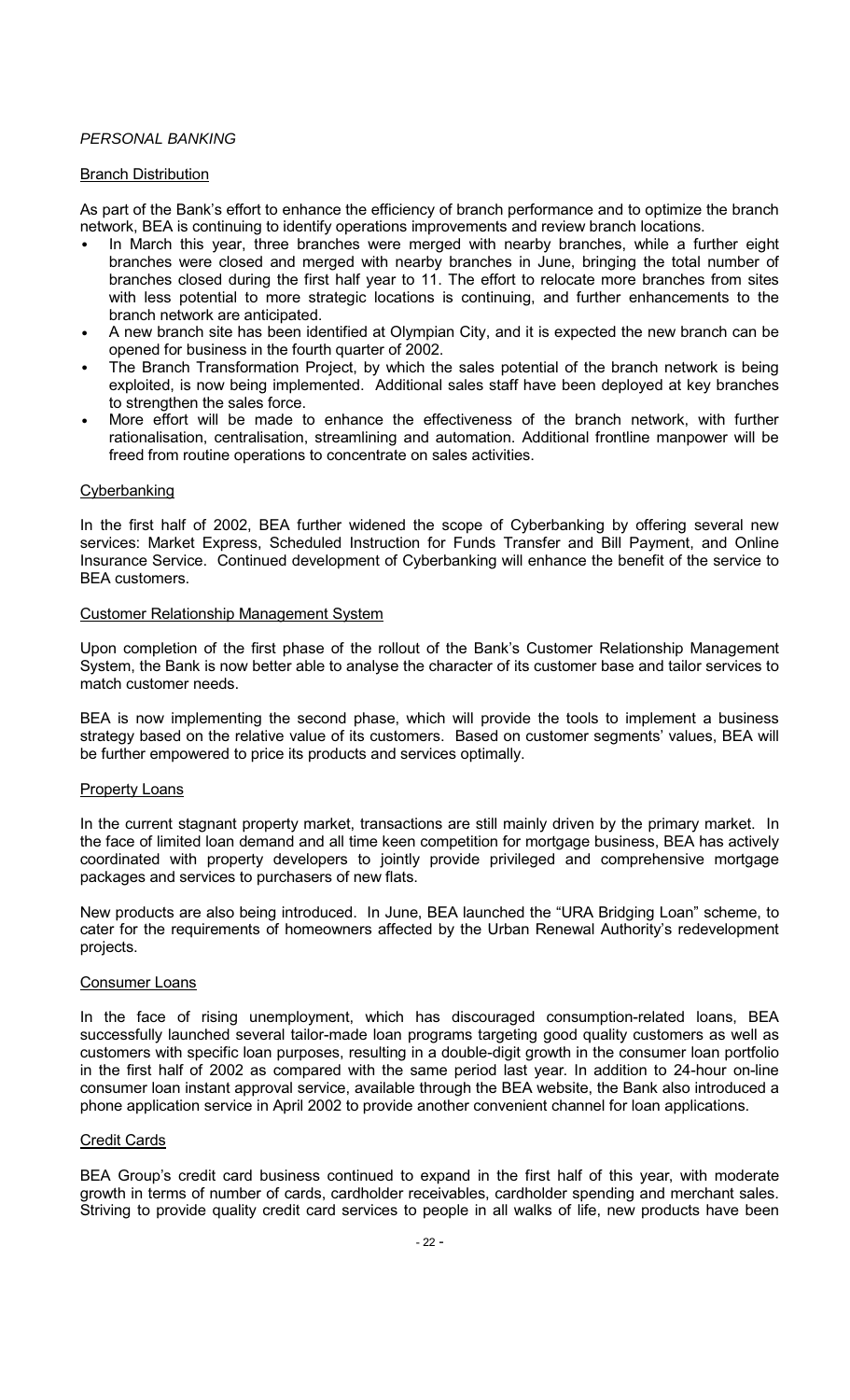launched to penetrate the professional and upper scale customer segments. In particular, two new cobranded card programmes, namely Hong Kong Racehorse Owners Association (HKROA) Visa Platinum Card, and Hong Kong Professional Teachers' Union (HKPTU) Visa Card were launched in April to an encouraging response.

To enhance customer perception regarding the value of the BEA Card, the Bank joined the Asia Miles Programme earlier this year, and currently offers the most attractive rate for earning Asia Miles through card spending in the market. The range and number of promotional offers have also been expanded.

As part of the merger between FPB and BEA and the phasing out of FPB credit cards, each holder of FPB card was offered a BEA card as replacement. The exercise was a success, with a large majority of FPB cardholders accepting the offer.

In light of the persistent sluggish economic environment, and a rising incidence of card delinquencies, credit underwriting criteria have been refined with a view to maintaining asset quality.

### **CORPORATE BANKING**

#### **Corporate Lending and Syndication**

BEA has a strong position in the local syndicated and corporate lending market. BEA is now expanding its commercial lending base to include high quality medium-sized companies.

Despite the lacklustre syndicated loan market, BEA still maintains an active market presence and during the first half of 2002 assumed the role of Co-ordinating Arranger or Lead Manager for numerous deals, including two HK\$5,000 million syndicated loan facilities to PCCW-HKT Telephone Limited. The Bank has also taken up the role of facility agent, security agent or account bank for several syndicated loans, reflecting the Bank's renewed emphasis on non-interest income.

#### **Commercial Lending**

Targeting customers with trade finance needs, BEA has vigorously promoted its service to corporate customers through various promotion programmes, such as organising mail drops, conducting various seminars and offering privilege packages to members of selected business associations. In view of the slow economic recovery, campaigns such as the Bonus System Programme were organised to attract existing customers to further utilise the bills services and the results of these campaigns were very positive.

#### **Community Lending**

BEA has continued to work very closely with the Trade & Industry Department to support the Business Installations and Equipment Loan Guarantee Scheme, part of the Government assistance package extended to local SMEs. BEA also offered various premium financial packages, some of which were bundled with total IT solution packages offered by software and system vendors to local SMEs. In addition, a series of seminars were conducted for SMEs on securing financing from banks, enhancing the Bank's contact with this sector. BEA also acted as an advisor at the Support and Consultation Centre for SMEs, organised by the Trade and Industry Department.

#### **Securities Lending**

BEA has successfully positioned itself to play a more visible role in the local securities market. BEA successfully completed one Receiving Bank project in May 2002, and three additional Receiving Bank projects have been committed for the second half of the year. With the steady growth in the number of listed companies on the Hong Kong Stock Exchange, BEA has expanded the list of stocks eligible as collateral and constantly monitors the performance of individual companies so as to be in a position to respond quickly to customer enquiries.

#### Bank of East Asia (Trustees) Limited

#### **Trust Service**

The Company adopted a more aggressive approach to promote its wide ranging services to accounting firms, solicitors firms and fund houses. Letters introducing its custodian services were sent to different Incorporated Owners of Estates under the Tenant Purchase Schemes of the Hong Kong Housing Authority.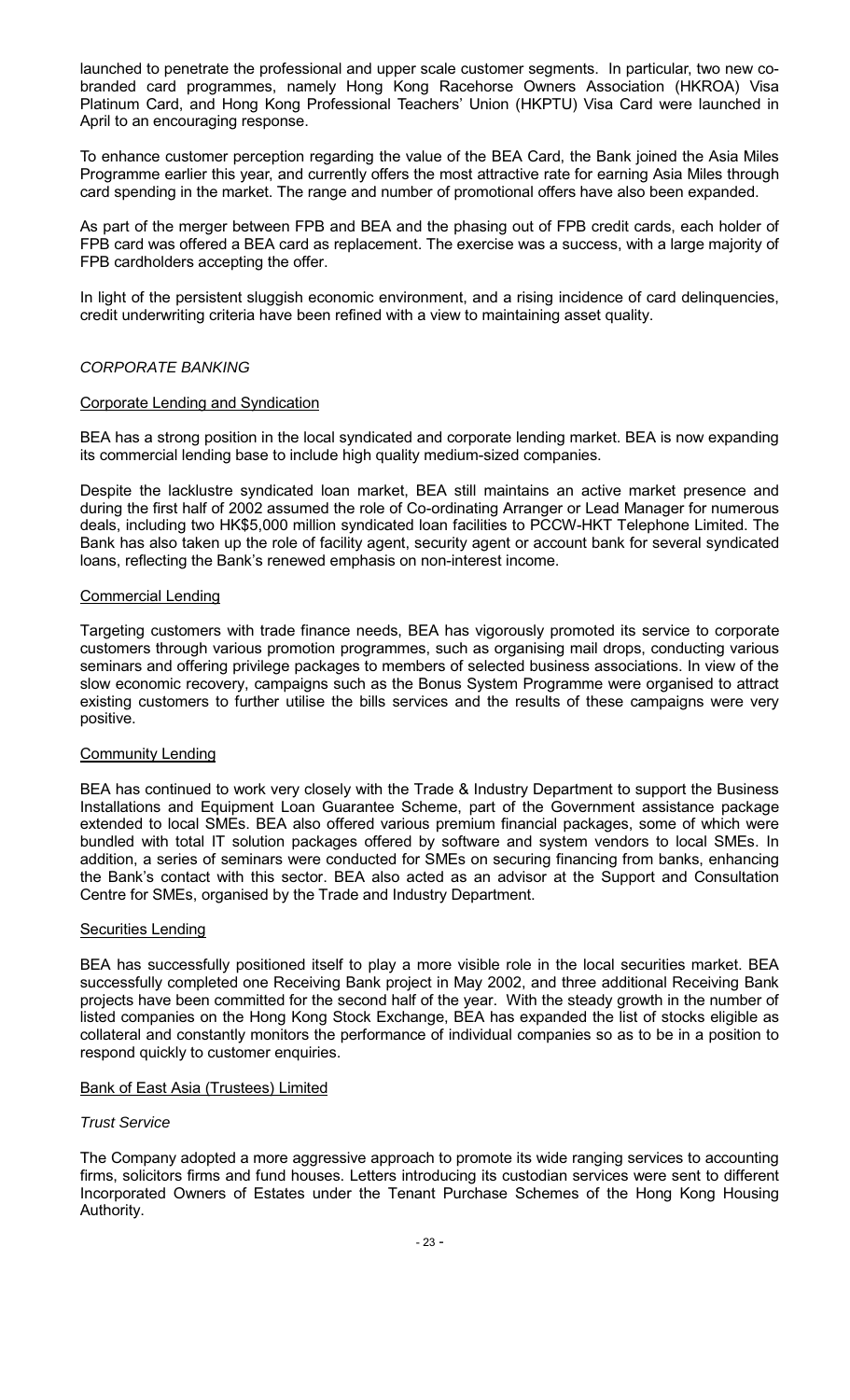The Company was appointed as trustee to BEA Investment Series Unit Trust ("the Series") in January 2002. The Series' sub-fund, BEA 104% Capital Guaranteed Hong Kong-China Bonus Return Fund, was successfully launched with a total subscription of over HK\$500 million.

### **Mandatory Provident Fund**

To maintain BEA's growth momentum and to expand its market share in the MPF Master Trust Scheme and the Industry Scheme businesses, the BEA MPF Administration Centre has actively promoted MPF services through BEA's extensive branch network and marketing staff. BEA also made great effort to streamline its operations while at the same time maintained its high quality service provided to its customers. Investment seminars were organised with external fund houses for employers and scheme employees to better understand the outlook for MPF investments.

#### **Business Development**

To enhance the awareness of the business community regarding BEA's corporate banking services, BEA has actively participated in seminars and exhibitions organised by different Government bodies and trade associations and unions, such as the SME Market Day organised by the Trade Development Council. BEA has also formed strategic alliances with different business associations, such as The Chinese Manufacturers' Association of Hong Kong and The Hong Kong General Chamber of Commerce, with a view to assisting local enterprises to expand their businesses in Hong Kong and the Mainland.

BEA has partnered with Tradelink Electronic Commerce Limited to jointly promote secure online services. BEA is the first bank in Hong Kong to offer its customers the option to use the ID-Cert to perform banking transactions anytime, anywhere.

### Corporate Cyberbanking

Over 1,700 corporate customers have registered with BEA's Corporate Cyberbanking service since its launch in August 2001. The service has been upgraded to provide new cutting edge functions during the first half of 2002, including payroll, remittance and the opening of letters of credit, etc.

To maintain the Bank's leadership in Internet banking and to address corporate concerns for a higher standard of security for Internet transactions, customers now have the option to use digital certificates to log-in and authorise transactions through the Corporate Cyberbanking platform.

### **INVESTMENT SERVICES**

### East Asia Securities Company Limited - Cybertrading Service

The number of Cybertrading accounts has grown by 56% since the end of June 2001. All new and existing clients can enjoy BEA's Cybertrading Service to perform online stock trading through one or more electronic trading channels, including the Internet, telephone or mobile phone through BEA's Interactive Voice Recognition System ("IVRS"). Currently, more than 30% of securities clients have subscribed for the Internet Trading Service.

In February 2002, East Asia Securities Company Limited successfully launched the Internet Margin Trading Service, which greatly enriched BEA's Cybertrading Service. Margin clients can now perform online stock trading through the Internet or via the IVRS Trading System.

East Asia Securities Company Limited has implemented various incentive schemes, including a much lower commission rate and minimum commission rate per trade, to encourage clients to execute trades via electronic trading platforms. The schemes have generated strong response from clients and reaped satisfactory results. Currently, the volume of transactions executed via the Cybertrading System, expressed as a percentage of total turnover, accounts for some 53% and 37% in terms of number of items and transactions turnover, respectively.

East Asia Securities Company Limited has plans to include the Personal Digital Assistant (PDA) as one of the online electronic trading channels and to further enhance its IVRS Trading System in the fourth quarter of 2002.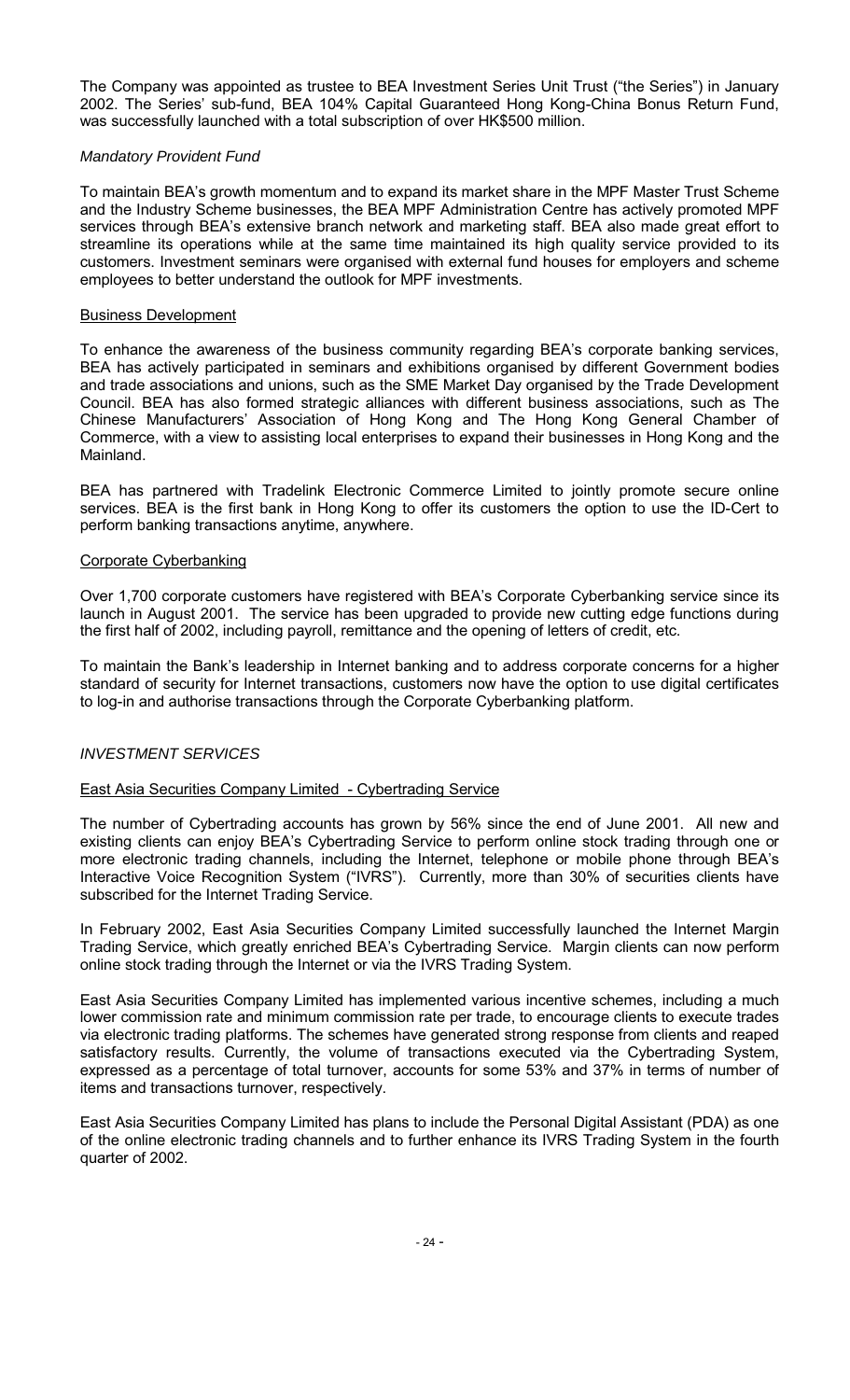### **BANCASSURANCE**

The Children Education Sponsorship Programme was launched for a second year. At the presentation ceremony held in April 2002, three Education Funds, each of HK\$50,000, were given out in the form of the Bancassurance Education Insurance policy. They were well received by the winning families.

The sales activities during the promotional period from February to April 2002 increased by 63% over the same period last year.

Instant policy issuance was extended to Cyberbanking, whereby customers may now subscribe to bancassurance policies instantly via the website.

#### **Blue Cross Insurance**

With support from BEA China Division, Blue Cross has provided an emergency cash advance through BEA China branches as a new feature in the travel insurance products.

#### **CORPORATE SERVICES**

#### Company Secretarial, Share Registration and Business Services

Following the acquisition of Secretaries Limited, Abacus Share Registrars Limited and Tengis Limited in the past two years, the Group has now consolidated its position as a leader in company secretarial, share registration and business services. These operating entities are in the process of being integrated. With the Group's continuous commitment to providing a full range of financial, investment and related services to the business community both locally and abroad, the integration process would not only facilitate the provision of more efficient and better quality professional service to clients, but would also further enhance the Group's standing as a distinguished provider of corporate services.

#### **Offshore Corporate and Trust Services**

BEA Group offers a full range of offshore corporate and trust services through its wholly-owned subsidiary, East Asia Corporate Services (BVI) Limited and its associate, East Asia International Trustees Limited, both of which are located in the British Virgin Islands. These companies have engaged legally qualified and experienced staff in the BVI who can offer immediate and efficient services, which are greatly enhanced by the assistance offered by Group staff in Hong Kong to customers of the companies who wish to contact or liaise with BEA's BVI offices.

#### CHINA DIVISION

It is anticipated that BEA will be licensed by The People's Bank of China to upgrade the Beijing Representative Office to a full branch and launch Cyberbanking business in the Mainland this year.

Pursuant to the "Regulations Governing Foreign Financial Institutions in the People's Republic of China" and its "Implementation Rules", BEA has injected capital into the seven branches located in Shanghai, Shenzhen, Guangzhou, Xiamen, Zhuhai, Dalian and Xi'an. The seven branches and one sub-branch in Shanghai Puxi are accredited to offer full foreign currency services to all types of customers, including local residents and enterprises in China. We have established personal banking centres in our China branches to serve local high net worth customers. Meanwhile, in June 2002, the Dalian Branch obtained official approval to conduct Renminbi business. This is the third branch of BEA to obtain a Renminbi business licence, following Shanghai Branch and Shenzhen Branch. Presently, BEA is the only bank in Hong Kong which possesses three Renminbi business licences in the Mainland.

In February 2002, The Ministry of Finance in Taiwan approved BEA's application to establish a branch in Kaohsiung. The Kaohsiung Branch will commence business on 28<sup>th</sup> August, 2002. This will be the second branch set up by BEA in Taiwan.

#### **OVERSEAS OPERATIONS**

#### Name Change of Grand National Bank, California

In August 2001, the Bank acquired 100% interest in Grand National Bank ("GNB") in Los Angeles,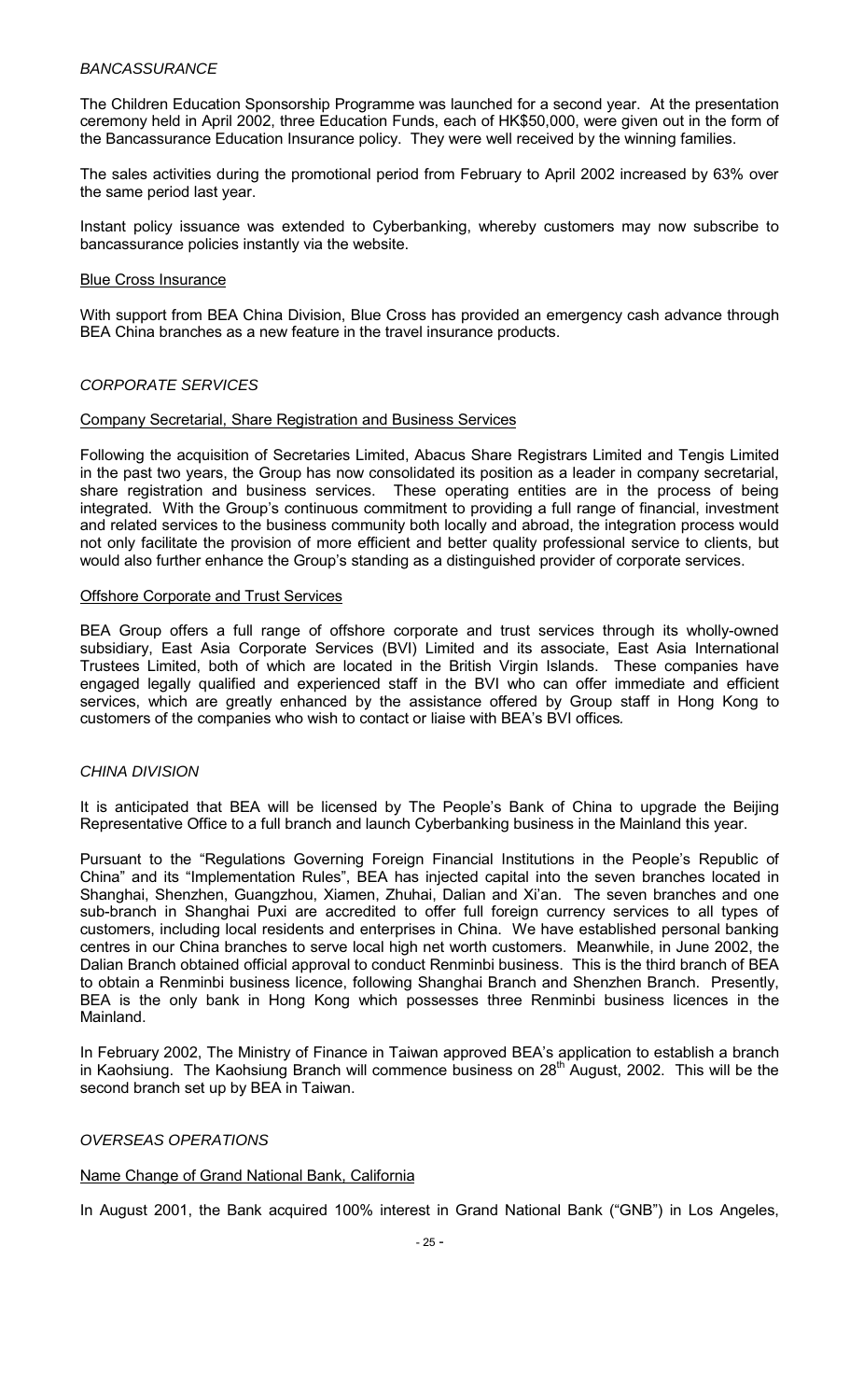California. To reflect the ownership and reinforce our Bank's brand name in conjunction with the acquisition, the name of GNB will be changed to The Bank of East Asia (U.S.A.) N.A. on 1<sup>st</sup> August, 2002.

#### **HUMAN RESOURCES**

BEA Group employees at the end of June 2002:

| Hong Kong                  | 3,961 persons |
|----------------------------|---------------|
| <b>Other Greater China</b> | 691 persons   |
| Overseas                   | 367 persons   |
| Total                      | 5,019 persons |

The harmonisation exercise to align the grading and titling structure, compensation and benefits of the three merging banks was the focus in the first quarter of 2002 until its implementation in April 2002 upon the legal merge of FPB with BEA. Thereafter, efforts were switched to monitoring these benefits programmes with the aim of bringing out the synergy of the new structure. Customised training programmes have also been provided to staff with a view to help them adapt to their new roles and perform effectively under a dynamic organisation structure.

## **PROSPECTS**

BEA has maintained its strategic position as one of the most respected financial institutions in Hong Kong. BEA continued to pursue its growth strategy to enhance its franchise. With the difficult operating environment, BEA endeavours to develop alternate income sources and exploit new market opportunities. BEA successfully completed the merger with FPB in April 2002, enhancing its efficiency and economies of scale. To realise greater value from its extensive local branch network, BEA has undertaken a broad programme to promote the sale of insurance, financial service and other products at its branches. In February 2002, BEA also kicked off its new corporate identity initiative, with a dynamic brand image and new branch layouts tailored to BEA's strategy.

BEA continues to seek potential acquisition and alliance opportunities as part of its growth strategy. In January 2002, the Bank acquired a majority shareholding in Tengis Limited, a major corporate service provider in Hong Kong. The acquisition enhances BEA's position as a foremost provider of professional corporate services and provides good business prospects to the Bank. It will be a significant fee income contributor to BEA in the coming years and will deliver a large corporate customer base to which the Bank can market its insurance and financial service products to match BEA's strategy of serving as a comprehensive one-stop financial services provider, and developing potential fee-based income streams.

The China market forms an important element of BEA's growth strategy. The Bank has been aggressively leveraging its strong and well established China presence to further enhance its position as the premier foreign bank in China. With an extensive branch and office network in China, the Bank is well prepared to capitalise on the opportunities arising from the liberalisation of the banking industry in China following China's accession to the World Trade Organisation. The business prospects of the China market remain enormous. BEA will also explore strategic alliance opportunities in China to enhance its business development and opportunities.

#### **RESIGNATION OF DIRECTOR**

BEA announces that, subsequent to the appointment of Professor Arthur Li Kwok-cheung as Secretary for Education and Manpower for the Government of the Hong Kong Special Administrative Region, Professor Arthur Li has tendered his resignation as a Director of BEA with effect from 1<sup>st</sup> August, 2002.

The Bank is pleased to take this opportunity to congratulate Professor Arthur Li on his appointment as Secretary for Education and Manpower, and wishes to express our sincere thanks for his contribution and support to BEA during his tenure of service on the Board since 1995.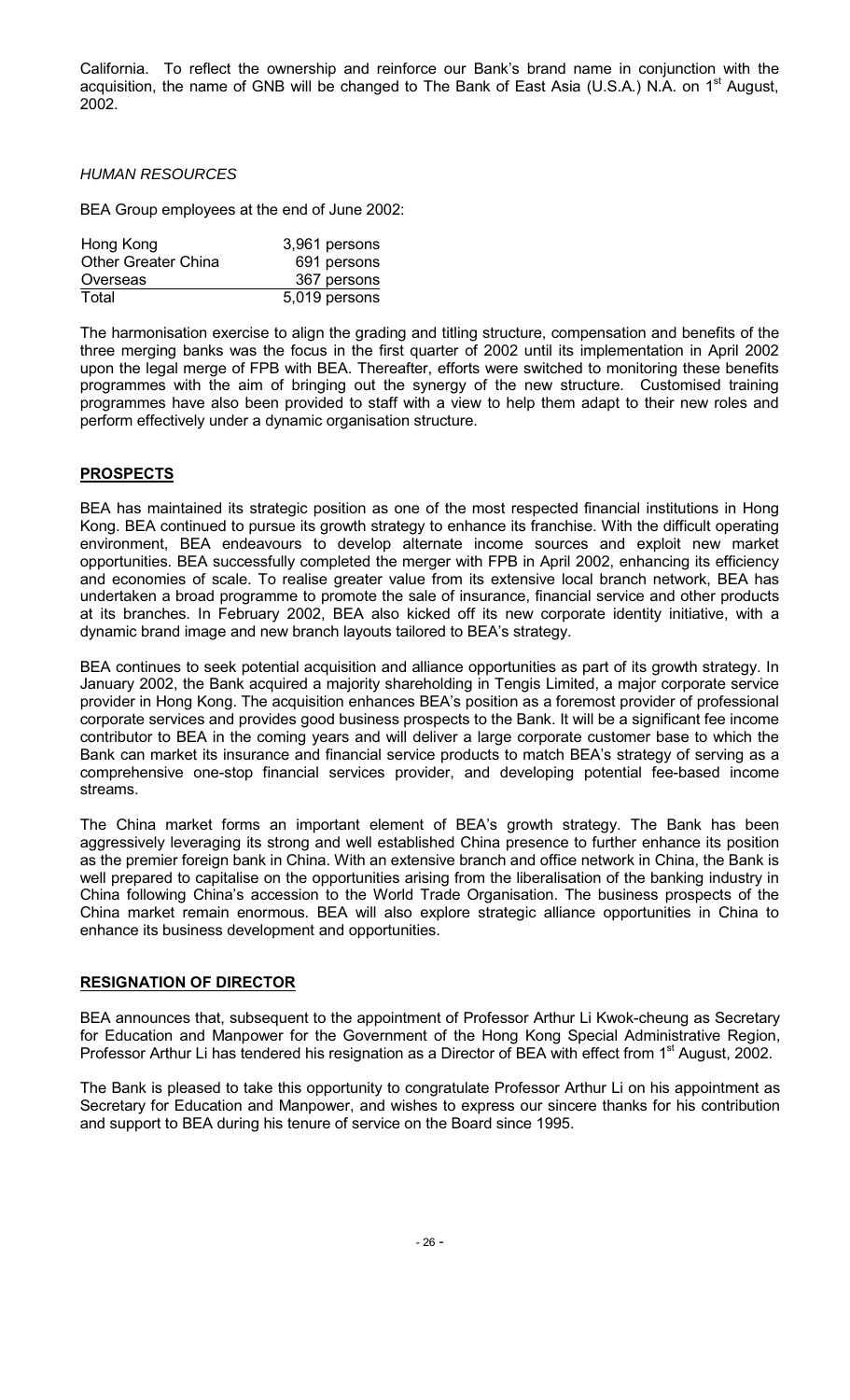### DIRECTORS' AND CHIEF EXECUTIVE'S INTERESTS

As at 30<sup>th</sup> June, 2002, the beneficial interests of the Directors and Chief Executive in the share capital of the Bank disclosed in accordance with the Rules Governing the Listing of Securities on The Stock Exchange of Hong Kong Limited (the "Listing Rules") were as follows:-

|                        | Number of Ordinary Shares Held |                  |                  |    |                  |  |                           |  |
|------------------------|--------------------------------|------------------|------------------|----|------------------|--|---------------------------|--|
|                        | Personal                       | Family           | Corporate        |    | Other            |  | Total                     |  |
| Name                   | <b>Interests</b>               | <b>Interests</b> | <b>Interests</b> |    | <b>Interests</b> |  | Interests                 |  |
|                        |                                |                  |                  |    |                  |  |                           |  |
| David LI Kwok-po       | 17,437,894                     | 639,336          |                  |    |                  |  | $18,077,230$ <sup>4</sup> |  |
| LI Fook-wo             | 1,235,804                      |                  |                  |    |                  |  | 1,235,804                 |  |
| George HO              | 878,475                        |                  | 8,080,483        |    |                  |  | 8,958,958                 |  |
| <b>WONG Chung-hin</b>  | 46,810                         | 344,131          |                  |    |                  |  | 390,941                   |  |
| Alan LI Fook-sum       | 6,994,329                      |                  | 30,227,922       |    |                  |  | 37,222,251                |  |
| LEE Shau-kee           | 647,985                        |                  | 1,000,000        |    |                  |  | 1,647,985                 |  |
| Simon LI Fook-sean     | 458,000                        | 3,069,000        |                  |    |                  |  | 3,527,000                 |  |
| Arthur LI Kwok-cheung  | 7,600,955                      |                  |                  |    |                  |  | 7,600,955                 |  |
| Allan WONG Chi-yun     |                                | 124              |                  |    | 10,122,659       |  | 10, 122, 783              |  |
| Aubrey LI Kwok-sing    | 21,957                         | 31,217           |                  |    | 30,768,078       |  | 30,821,252                |  |
| Joseph PANG Yuk-wing   | 204,318                        |                  |                  |    |                  |  | $204,318$ <sup>4</sup>    |  |
| William MONG Man-wai   | 738,171                        |                  |                  |    |                  |  | 738,171                   |  |
| CHAN Kay-cheung        | 215,584                        |                  |                  |    |                  |  | $215,584$ <sup>4</sup>    |  |
| Winston LO Yau-lai     |                                |                  |                  |    |                  |  | <b>Nil</b>                |  |
| KHOO Kay-peng          |                                |                  | 1,000,000        | -1 |                  |  | 1,000,000                 |  |
| Thomas KWOK Ping-kwong |                                |                  |                  |    |                  |  | Nil                       |  |
| Richard LI Tzar-kai    |                                |                  |                  |    |                  |  | Nil                       |  |

*Notes:* 

- *(1) Such shares were held through corporations in which the respective Directors control one-third or more of the voting power.*
- *(2) Such shares were held through discretionary trusts in which family members of Allan WONG Chiyun are beneficiaries.*
- *(3) Such shares were held through a discretionary trust in which Aubrey LI Kwok-sing is one of the beneficiaries.*
- *(4) Apart from the shares as disclosed herein, share options to subscribe for ordinary shares of the*  Bank have been granted to David LI Kwok-po, Joseph PANG Yuk-wing and CHAN Kay-cheung *pursuant to the approved Staff Share Option Schemes. Information in relation to their share*  options during the six months ended 30<sup>th</sup> June, 2002 was shown in the following section under the *heading "Information on Share Options".*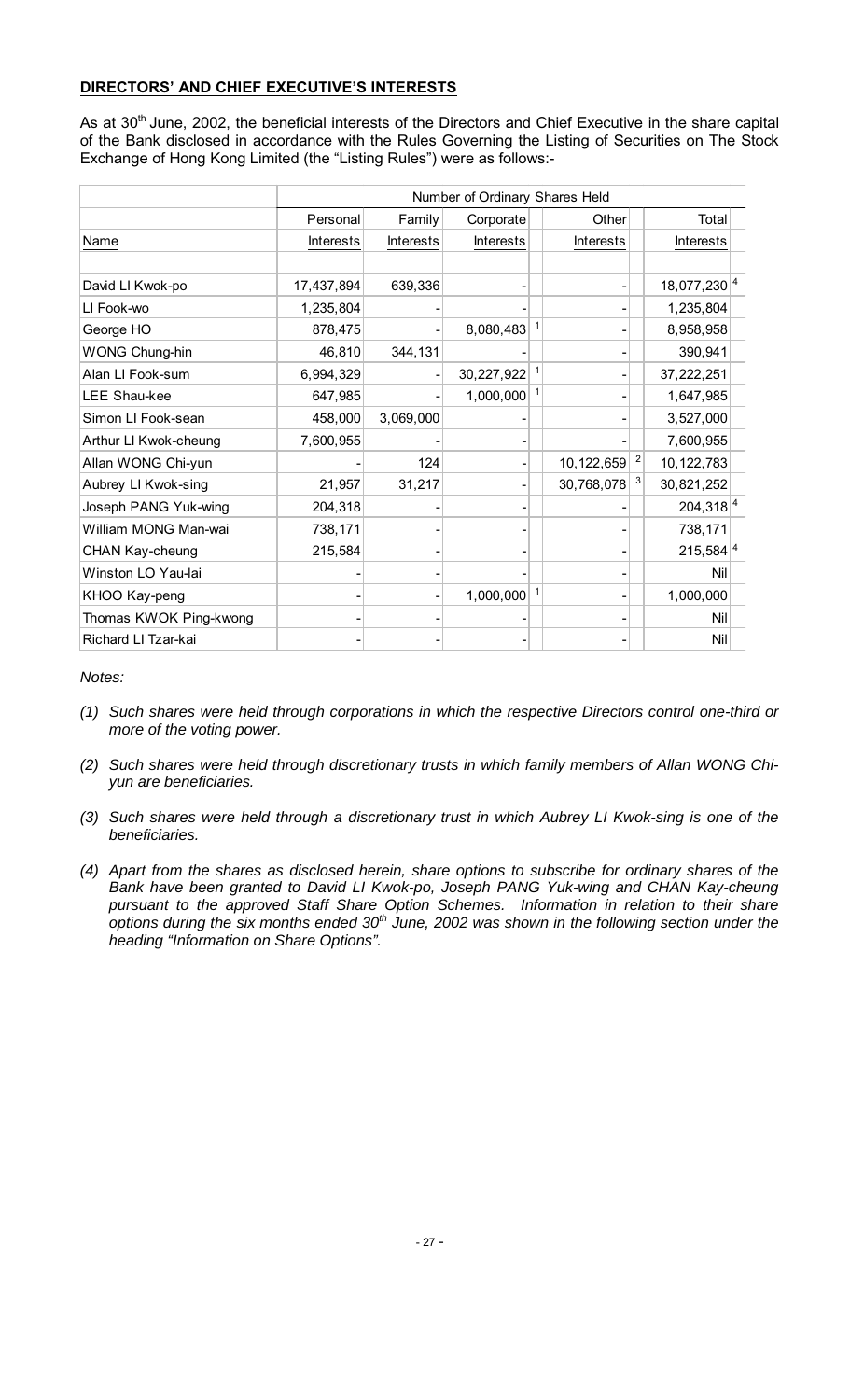# **INFORMATION ON SHARE OPTIONS**

Information in relation to share options of the Bank disclosed in accordance with the Listing Rules was as follows:-

|                                                       | Number of  |               |                       |                        | Exercise |
|-------------------------------------------------------|------------|---------------|-----------------------|------------------------|----------|
|                                                       | Options    | Date of Grant | <b>Vesting Period</b> | <b>Exercise Period</b> | Price    |
|                                                       |            |               |                       |                        | HK\$     |
| Outstanding Options at 1 <sup>st</sup> January, 2002: |            |               |                       |                        |          |
| David LI Kwok-po                                      | 136,800    | 29/4/1997     | 29/4/1997 - 28/4/1998 | 29/4/1998 - 29/4/2002  | 24.59    |
|                                                       | 133,800    | 20/4/1998     | 20/4/1998 - 19/4/1999 | 20/4/1999 - 20/4/2003  | 15.30    |
|                                                       | 145,000    | 21/4/1999     | 21/4/1999 - 20/4/2000 | 21/4/2000 - 21/4/2004  | 12.09    |
|                                                       | 145,000    | 20/4/2000     | 20/4/2000 - 19/4/2001 | 20/4/2001 - 20/4/2005  | 16.46    |
|                                                       | 850.000    | 19/4/2001     | 19/4/2001 - 18/4/2002 | 19/4/2002 - 19/4/2006  | 16.96    |
| Joseph PANG Yuk-wing                                  | 122.400    | 29/4/1997     | 29/4/1997 - 28/4/1998 | 29/4/1998 - 29/4/2002  | 24.59    |
|                                                       | 119,400    | 20/4/1998     | 20/4/1998 - 19/4/1999 | 20/4/1999 - 20/4/2003  | 15.30    |
|                                                       | 130,000    | 21/4/1999     | 21/4/1999 - 20/4/2000 | 21/4/2000 - 21/4/2004  | 12.09    |
|                                                       | 130,000    | 20/4/2000     | 20/4/2000 - 19/4/2001 | 20/4/2001 - 20/4/2005  | 16.46    |
|                                                       | 400,000    | 19/4/2001     | 19/4/2001 - 18/4/2002 | 19/4/2002 - 19/4/2006  | 16.96    |
| CHAN Kay-cheung                                       | 122,400    | 29/4/1997     | 29/4/1997 - 28/4/1998 | 29/4/1998 - 29/4/2002  | 24.59    |
|                                                       | 119,400    | 20/4/1998     | 20/4/1998 - 19/4/1999 | 20/4/1999 - 20/4/2003  | 15.30    |
|                                                       | 130.000    | 21/4/1999     | 21/4/1999 - 20/4/2000 | 21/4/2000 - 21/4/2004  | 12.09    |
|                                                       | 130,000    | 20/4/2000     | 20/4/2000 - 19/4/2001 | 20/4/2001 - 20/4/2005  | 16.46    |
|                                                       | 400,000    | 19/4/2001     | 19/4/2001 - 18/4/2002 | 19/4/2002 - 19/4/2006  | 16.96    |
| Aggregate total of employees *                        | 13.013.400 | 29/4/1997     | 29/4/1997 - 28/4/1998 | 29/4/1998 - 29/4/2002  | 24.59    |
|                                                       | 5,410,600  | 20/4/1998     | 20/4/1998 - 19/4/1999 | 20/4/1999 - 20/4/2003  | 15.30    |
|                                                       | 4,658,000  | 21/4/1999     | 21/4/1999 - 20/4/2000 | 21/4/2000 - 21/4/2004  | 12.09    |
|                                                       | 11,295,000 | 20/4/2000     | 20/4/2000 - 19/4/2001 | 20/4/2001 - 20/4/2005  | 16.46    |
|                                                       | 3,870,000  | 19/4/2001     | 19/4/2001 - 18/4/2002 | 19/4/2002 - 19/4/2006  | 16.96    |

# 2. Outstanding Options at 30<sup>th</sup> June, 2002:

| David LI Kwok-po              | 133,800    | 20/4/1998 | 20/4/1998 - 19/4/1999 | 20/4/1999 - 20/4/2003 | 15.30 |
|-------------------------------|------------|-----------|-----------------------|-----------------------|-------|
|                               | 145,000    | 21/4/1999 | 21/4/1999 - 20/4/2000 | 21/4/2000 - 21/4/2004 | 12.09 |
|                               | 145,000    | 20/4/2000 | 20/4/2000 - 19/4/2001 | 20/4/2001 - 20/4/2005 | 16.46 |
|                               | 850.000    | 19/4/2001 | 19/4/2001 - 18/4/2002 | 19/4/2002 - 19/4/2006 | 16.96 |
|                               | 850,000    | 18/4/2002 | 18/4/2002 - 17/4/2003 | 18/4/2003 - 18/4/2007 | 15.80 |
|                               |            |           |                       |                       |       |
| Joseph PANG Yuk-wing          | 119,400    | 20/4/1998 | 20/4/1998 - 19/4/1999 | 20/4/1999 - 20/4/2003 | 15.30 |
|                               | 130,000    | 21/4/1999 | 21/4/1999 - 20/4/2000 | 21/4/2000 - 21/4/2004 | 12.09 |
|                               | 130,000    | 20/4/2000 | 20/4/2000 - 19/4/2001 | 20/4/2001 - 20/4/2005 | 16.46 |
|                               | 400,000    | 19/4/2001 | 19/4/2001 - 18/4/2002 | 19/4/2002 - 19/4/2006 | 16.96 |
|                               | 400,000    | 18/4/2002 | 18/4/2002 - 17/4/2003 | 18/4/2003 - 18/4/2007 | 15.80 |
|                               |            |           |                       |                       |       |
| CHAN Kay-cheung               | 119,400    | 20/4/1998 | 20/4/1998 - 19/4/1999 | 20/4/1999 - 20/4/2003 | 15.30 |
|                               | 130,000    | 21/4/1999 | 21/4/1999 - 20/4/2000 | 21/4/2000 - 21/4/2004 | 12.09 |
|                               | 130,000    | 20/4/2000 | 20/4/2000 - 19/4/2001 | 20/4/2001 - 20/4/2005 | 16.46 |
|                               | 400,000    | 19/4/2001 | 19/4/2001 - 18/4/2002 | 19/4/2002 - 19/4/2006 | 16.96 |
|                               | 400.000    | 18/4/2002 | 18/4/2002 - 17/4/2003 | 18/4/2003 - 18/4/2007 | 15.80 |
|                               |            |           |                       |                       |       |
| Aggregate total of employees* | 5,082,800  | 20/4/1998 | 20/4/1998 - 19/4/1999 | 20/4/1999 - 20/4/2003 | 15.30 |
|                               | 4,164,000  | 21/4/1999 | 21/4/1999 - 20/4/2000 | 21/4/2000 - 21/4/2004 | 12.09 |
|                               | 10,883,000 | 20/4/2000 | 20/4/2000 - 19/4/2001 | 20/4/2001 - 20/4/2005 | 16.46 |
|                               | 3,870,000  | 19/4/2001 | 19/4/2001 - 18/4/2002 | 19/4/2002 - 19/4/2006 | 16.96 |
|                               | 3,975,000  | 18/4/2002 | 18/4/2002 - 17/4/2003 | 18/4/2003 - 18/4/2007 | 15.80 |

3. Options granted during the six months ended 30<sup>th</sup> June, 2002:

| Date of Grant          | : 18/4/2002               |
|------------------------|---------------------------|
|                        |                           |
| <b>Vesting Period</b>  | $: 18/4/2002 - 17/4/2003$ |
| <b>Exercise Period</b> | $: 18/4/2003 - 18/4/2007$ |
| <b>Exercise Price</b>  | : HK\$15.80               |
|                        |                           |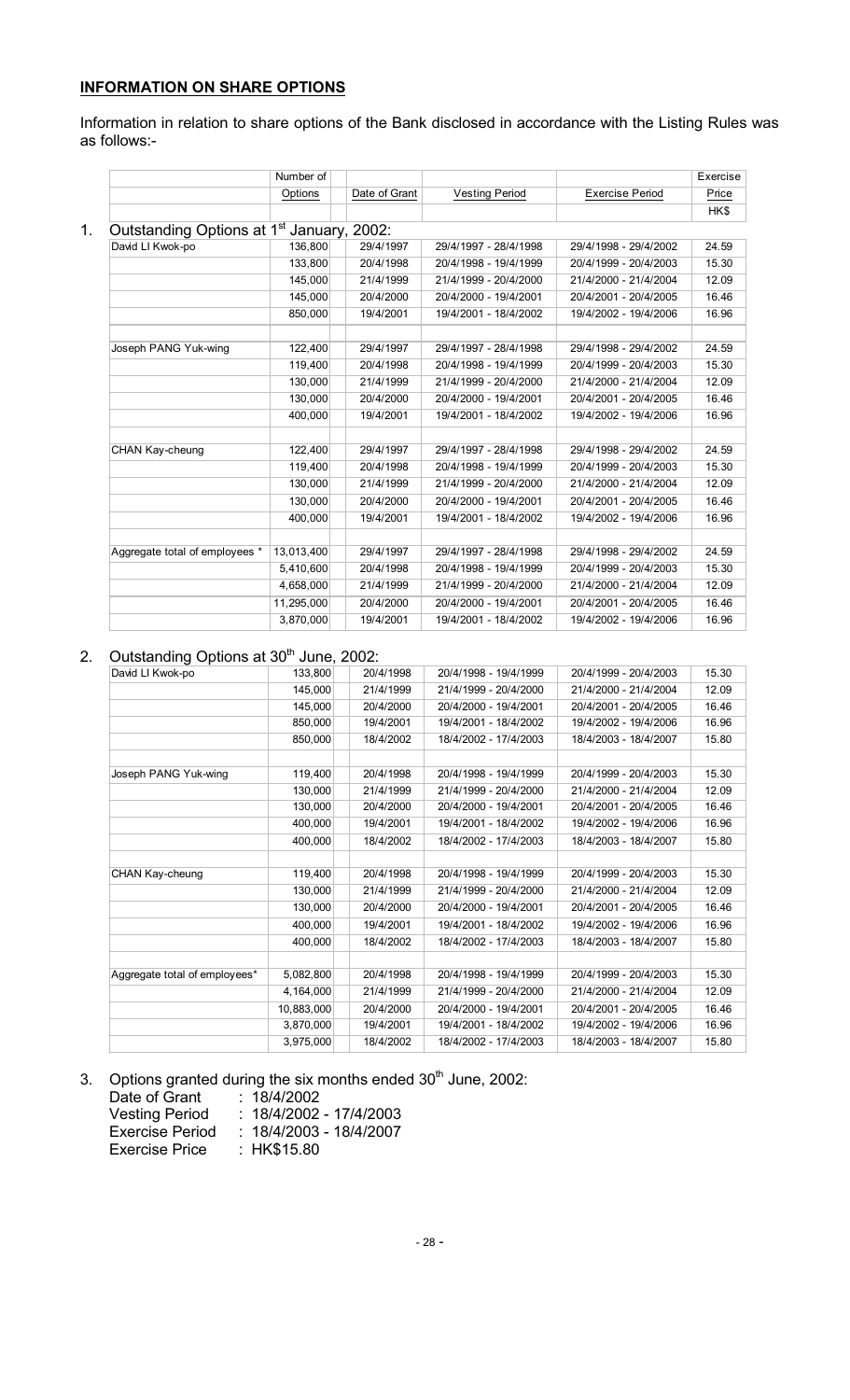|                                | Number of Options | Option Value | Number of Options | Option Value |
|--------------------------------|-------------------|--------------|-------------------|--------------|
|                                | At 18/4/2002      | At 18/4/2002 | At 30/6/2002      | At 30/6/2002 |
|                                |                   | (note (2))   |                   | (note(3))    |
|                                |                   | HK\$         |                   | HK\$         |
| Grantee:                       |                   |              |                   |              |
| David LI Kwok-po               | 850,000           | 2,805,000    | 850,000           | 2,490,500    |
| Joseph PANG Yuk-wing           | 400,000           | 1,320,000    | 400,000           | 1,172,000    |
| CHAN Kay-cheung                | 400,000           | 1,320,000    | 400,000           | 1,172,000    |
| Aggregate total of employees * | 3,975,000         | 13,117,500   | 3,975,000         | 11,646,750   |
|                                |                   |              |                   |              |
| Total:                         | 5,625,000         | 18,562,500   | 5,625,000         | 16,481,250   |

|     | Notes: $(1)$ The closing price of the shares of the Bank immediately before the date on which the Options were<br>granted was HK\$15.60.                                                                        |                                                                                                                                                                                                                   |  |  |
|-----|-----------------------------------------------------------------------------------------------------------------------------------------------------------------------------------------------------------------|-------------------------------------------------------------------------------------------------------------------------------------------------------------------------------------------------------------------|--|--|
|     | $(2)$ According to the Black-Scholes model <sup>1</sup> , the total value of the Options was estimated at HK\$18,562,500                                                                                        |                                                                                                                                                                                                                   |  |  |
|     |                                                                                                                                                                                                                 | as at 18 <sup>th</sup> April, 2002 (when the Options were granted) with the following variables and assumptions:-                                                                                                 |  |  |
|     | Risk Free Rate:                                                                                                                                                                                                 | 5.25%, being the approximate yield of 5-year Exchange Fund Note traded on<br>18/4/2002                                                                                                                            |  |  |
|     | <b>Expected Volatility:</b>                                                                                                                                                                                     | 23.89%, being the annualized volatility of the closing price of the shares of the<br>Bank from 18/4/2001 - 18/4/2002                                                                                              |  |  |
|     | <b>Expected Dividend</b>                                                                                                                                                                                        |                                                                                                                                                                                                                   |  |  |
|     | - Yield:                                                                                                                                                                                                        | 3.42%, being 2002 prospective dividend yield of the shares of the Bank                                                                                                                                            |  |  |
|     | - Growth Rate:                                                                                                                                                                                                  | -4.13% p.a., being 5-year historical dividend growth rate of the Bank                                                                                                                                             |  |  |
|     | Expected Life of the Options : 5 years                                                                                                                                                                          |                                                                                                                                                                                                                   |  |  |
|     | Assumptions:                                                                                                                                                                                                    | There is no material difference between the expected volatility over the whole<br>(i)<br>life of the Options and the historical volatility of the shares of the Bank over the<br>period of 18/4/2001 - 18/4/2002. |  |  |
|     |                                                                                                                                                                                                                 | $(ii)$ There is no material difference between the dividend growth rate over the<br>whole life of the Options and the historical dividend growth rate of the Bank<br>over the previous 5 years.                   |  |  |
| (3) |                                                                                                                                                                                                                 | According to the Black-Scholes model <sup>1</sup> , the total value of the Options was estimated at HK\$16,481,250                                                                                                |  |  |
|     |                                                                                                                                                                                                                 | as at $30th$ June, 2002 with the following variables and assumptions:-                                                                                                                                            |  |  |
|     | Risk Free Rate:                                                                                                                                                                                                 | 4.35%, being the approximate yield of 5-year Exchange Fund Note traded on<br>28/6/2002                                                                                                                            |  |  |
|     | <b>Expected Volatility:</b>                                                                                                                                                                                     | 23.70%, being the annualized volatility of the closing price of the shares of the<br>Bank from 28/6/2001 - 28/6/2002                                                                                              |  |  |
|     | <b>Expected Dividend</b>                                                                                                                                                                                        |                                                                                                                                                                                                                   |  |  |
|     | - Yield:                                                                                                                                                                                                        | 3.44%, being 2002 prospective dividend yield of the shares of the Bank                                                                                                                                            |  |  |
|     | - Growth Rate:                                                                                                                                                                                                  | -4.13% p.a., being 5-year historical dividend growth rate of the Bank                                                                                                                                             |  |  |
|     | Expected Life of the Options: 4.8 years                                                                                                                                                                         |                                                                                                                                                                                                                   |  |  |
|     | Assumptions:                                                                                                                                                                                                    | (i) There is no material difference between the expected volatility over the whole                                                                                                                                |  |  |
|     |                                                                                                                                                                                                                 | life of the Options and the historical volatility of the shares of the Bank over the                                                                                                                              |  |  |
|     |                                                                                                                                                                                                                 | period of 28/6/2001 - 28/6/2002.                                                                                                                                                                                  |  |  |
|     |                                                                                                                                                                                                                 | $(ii)$ There is no material difference between the dividend growth rate over the<br>whole life of the Options and the historical dividend growth rate of the Bank<br>over the previous 5 years.                   |  |  |
|     | (4) All the options forfeited before expiry of the Options will be treated as lapsed options which will be<br>added back to the number of shares available to be issued under the relevant share option scheme. |                                                                                                                                                                                                                   |  |  |

<sup>1</sup> The Black-Scholes model (the "Model") is developed to estimate the fair value of publicly traded options that have no vesting restriction and are fully transferable. The Model is only one of the commonly used<br>models to estimate the fair value of an option. The value of an option varies with different variables of<br>certain subj estimation of the fair value of an option.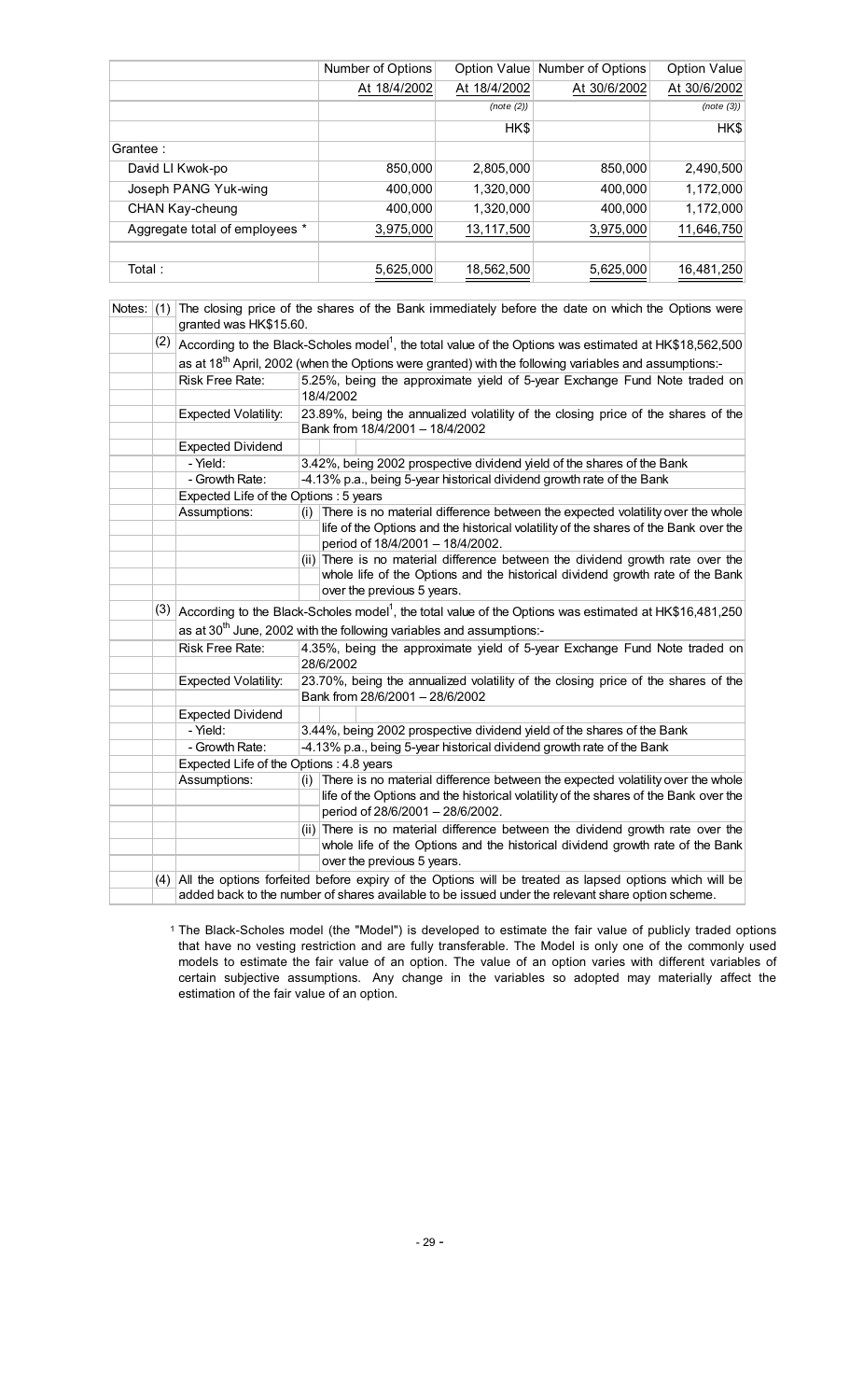### 4. Number of Options exercised during the six months ended 30<sup>th</sup> June, 2002:

|                                |               |                |                       | <b>HWA</b>      |
|--------------------------------|---------------|----------------|-----------------------|-----------------|
|                                | Date of Grant | No. of Options | <b>Exercise Price</b> | Closing Price # |
|                                |               |                | HK\$                  | HK\$            |
|                                |               |                |                       |                 |
| David LI Kwok-po               | N/A           | Nil            | N/A                   | N/A             |
| Joseph PANG Yuk-wing           | N/A           | <b>Nil</b>     | N/A                   | N/A             |
| CHAN Kay-cheung                | N/A           | Nil            | N/A                   | N/A             |
| Aggregate total of employees * | 29/4/1997     | <b>Nil</b>     | 24.59                 | N/A             |
|                                | 20/4/1998     | 286,200        | 15.30                 | 16.43           |
|                                | 21/4/1999     | 494.000        | 12.09                 | 16.13           |
|                                | 20/4/2000     | 98,000         | 16.46                 | 16.89           |
|                                | 19/4/2001     | <b>Nil</b>     | 16.96                 | N/A             |
|                                | 18/4/2002     | <b>Nil</b>     | 15.80                 | N/A             |

- 5. Number of Options cancelled during the six months ended 30<sup>th</sup> June, 2002 : Nil
- 6. Number of Options lapsed during the six months ended  $30<sup>th</sup>$  June, 2002:

|                                | Date of Grant | No. of Options |
|--------------------------------|---------------|----------------|
| David LI Kwok-po               | 29/4/1997     | 136,800        |
| Joseph PANG Yuk-wing           | 29/4/1997     | 122,400        |
| CHAN Kay-cheung                | 29/4/1997     | 122,400        |
| Aggregate total of employees * | 29/4/1997     | 13,013,400     |
|                                | 20/4/1998     | 41,600         |
|                                | 21/4/1999     | Nil            |
|                                | 20/4/2000     | 314,000        |
|                                | 19/4/2001     | Nil            |
|                                | 18/4/2002     | Nil            |

7. The accounting policy adopted for share options:

Options granted to employees over the Bank's shares are recognised in the balance sheet at the time when the options are exercised. Share capital is credited at par for each share issued upon the exercise of options, with share premium credited at the excess of net proceeds received over total share capital credited.

- Employees working under employment contracts that were regarded as "Continuous Contracts" for the purpose of the Hong Kong Employment Ordinance
- The half-year weighted average ("HWA") closing price of the shares of the Bank immediately before the  $#$ dates on which the Options were exercised

Save as disclosed above, as at 30<sup>th</sup> June, 2002, none of the Directors or Chief Executive of the Bank or their spouses or children under 18 years of age were granted or exercised any right to subscribe for any equity or debt securities of the Bank or any of its associated corporations.

### SUBSTANTIAL SHAREHOLDERS' INTERESTS

So far as is known to the Directors, none of the shareholders of the Bank was interested in 10% or more of the issued share capital of the Bank which was required to be recorded in the Register of Interests pursuant to Section 16(1) of the Hong Kong Securities (Disclosure of Interests) Ordinance as at  $30<sup>th</sup>$  June, 2002.

### **DEALING IN LISTED SECURITIES OF THE BANK**

There was no purchase, sale or redemption by the Bank, or any of its subsidiaries, of listed securities of the Bank during the six months ended 30<sup>th</sup> June, 2002.